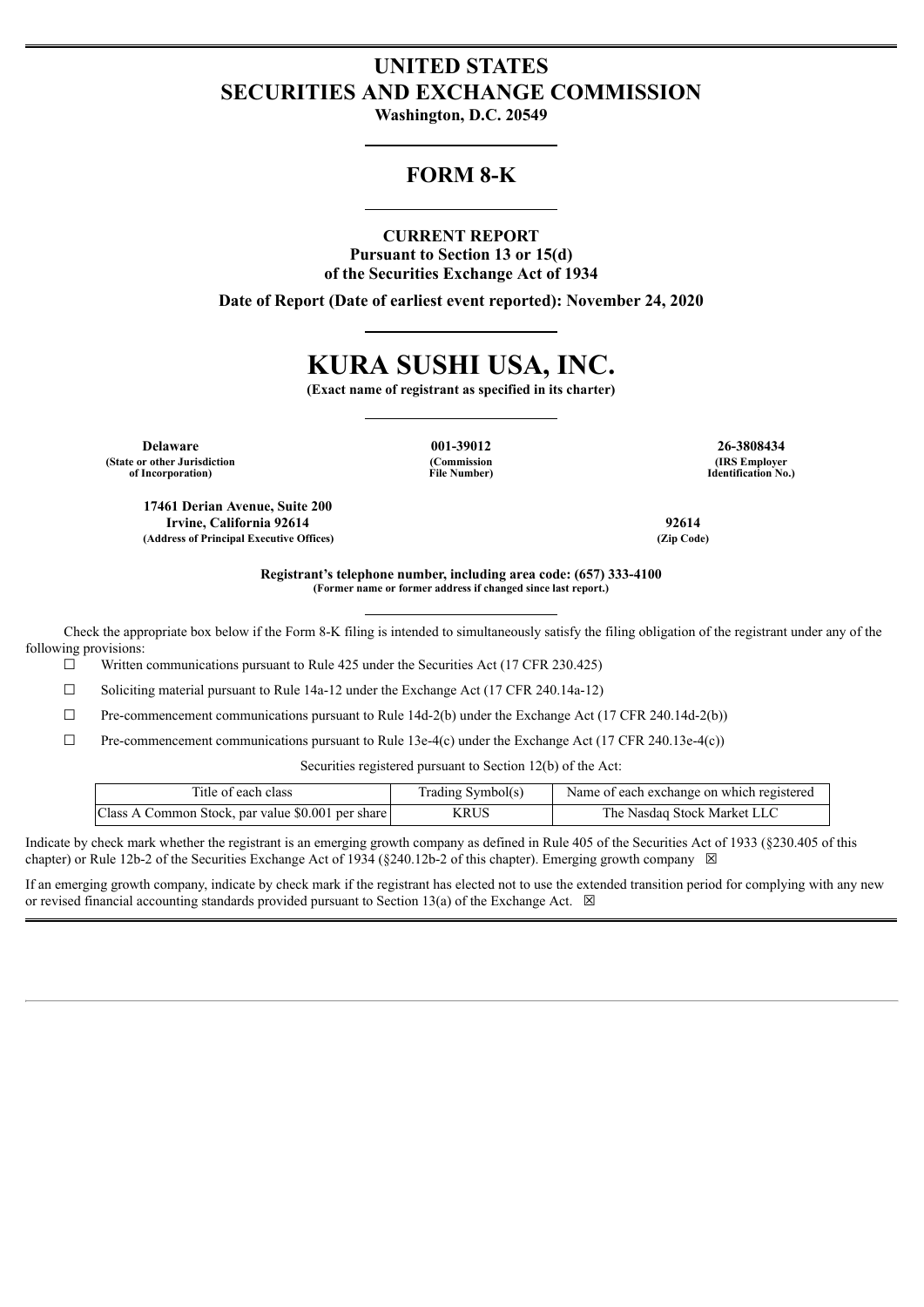#### Item 5.02 Departure of Directors or Certain Officers; Election of Directors; Appointment of Certain Officers; Compensatory **Arrangements of Certain Officers**

### *Resignation of Koji Shinohara as Chief Financial Of icer and Treasurer*

On November 24, 2020, Koji Shinohara tendered his resignation as Chief Financial Officer and Treasurer of Kura Sushi USA, Inc. (the "Company") effective as of November 30, 2020. Effective as of November 30, 2020, Mr. Shinohara ceased to serve as the Chief Financial Officer and Treasurer of the Company and in all other capacities previously held by him with the Company. The resignation was not the result of any dispute or disagreement with the Company's independent auditors, any member of management or the Company's board of directors (the "Board") related to the operations, policies or practices of the Company. In connection with his departure, the Company anticipates that it will enter into a separation and release agreement with Mr. Shinohara setting forth the terms of separation.

### *Appointment of Steven H. Benrubi as Chief Financial Of icer and Treasurer*

On November 27, 2020, the Board appointed Steven H. Benrubi, age 54, as Chief Financial Officer and Treasurer of the Company, effective as of December 1, 2020. Mr. Benrubi will act as the principal financial officer and principal accounting officer during the time that he is serving as Chief Financial Officer and Treasurer.

Prior to his appointment as Chief Financial Officer of the Company, Mr. Benrubi served for five years as Chief Financial Officer for Drybar Holdings LLC, a lifestyle salon and prestige consumer products brand that rapidly grew to operate over 100 company- and franchised-owned locations and to sell haircare products online and through retail partners with over 2,000 outlets throughout the United States. Mr. Benrubi led aspects of the successful sale of Drybar's products business to Helen of Troy in January 2020, and then joined Helen of Troy's new Drybar Products division as Interim Head of Finance to support business integration. Prior to Drybar, he was Executive Vice President and Chief Financial Officer of The Wet Seal, Inc. for seven years, where he rebuilt the company's finance organization and led numerous operations functions. Previously, he held the Vice President and Corporate Controller roles for CKE Restaurants, Inc., the owner of Carl's Jr. and Hardee's restaurant brands, and for Domino's Pizza, Inc. Mr. Benrubi started his career at the public accounting firm Arthur Andersen.

There are no arrangements or understandings between Mr. Benrubi and any other person pursuant to which Mr. Benrubi was appointed to serve as Chief Financial Officer of the Company, and there is no family relationship between Mr. Benrubi and any of the Company's other directors or executive officers. There are also no related party transactions between Mr. Benrubi and the Company that are required to be reported pursuant to Item 404(a) of Regulation S-K.

### *Agreements entered into with Mr. Benrubi*

On November 30, 2020, in connection with Mr. Benrubi's appointment as Chief Financial Officer of the Company, Mr. Benrubi entered into an employment agreement with the Company, effective December 1, 2020.

*Employment Term and Position*. The term of employment of Mr. Benrubi will be three years from December 1, 2020, subject to automatic oneyear extensions provided that neither party provides written notice of non-extension at least one hundred twenty (120) days prior to the expiration of the then-current term. During his term of employment, Mr. Benrubi will serve as Chief Financial Officer, Treasurer, Secretary and Chief Compliance Officer of the Company.

*Base Salary, Annual Bonus, Equity Compensation and Other Benefits*. Pursuant to his employment agreement, Mr. Benrubi is entitled to a base salary of \$300,000. In addition, Mr. Benrubi will be eligible to receive (i) a one-time signing bonus in the amount of \$12,500, (ii) annual performancebased cash bonuses, the amount and terms of which shall be in the discretion of the Compensation Committee of the Board, and (iii) equity awards, the form and terms of which will be as set forth pursuant to the applicable equity incentive plan and applicable award agreements. Mr. Benrubi will also be entitled to other employee benefits including paid vacation in accordance with the Company's policies and reimbursement of reasonable business expenses.

*Severance*. The employment agreement for Mr. Benrubi provides for severance upon a termination by the Company without Cause (as defined in the employment agreement), on the account of the Company's failure to renew the employment agreement, or by Mr. Benrubi for Good Reason (as defined in the employment agreement), in each case, subject to the execution of an effective release of claims in favor of the Company, its affiliates and their respective officers and directors by Mr. Benrubi. If the employment agreement is terminated in any of the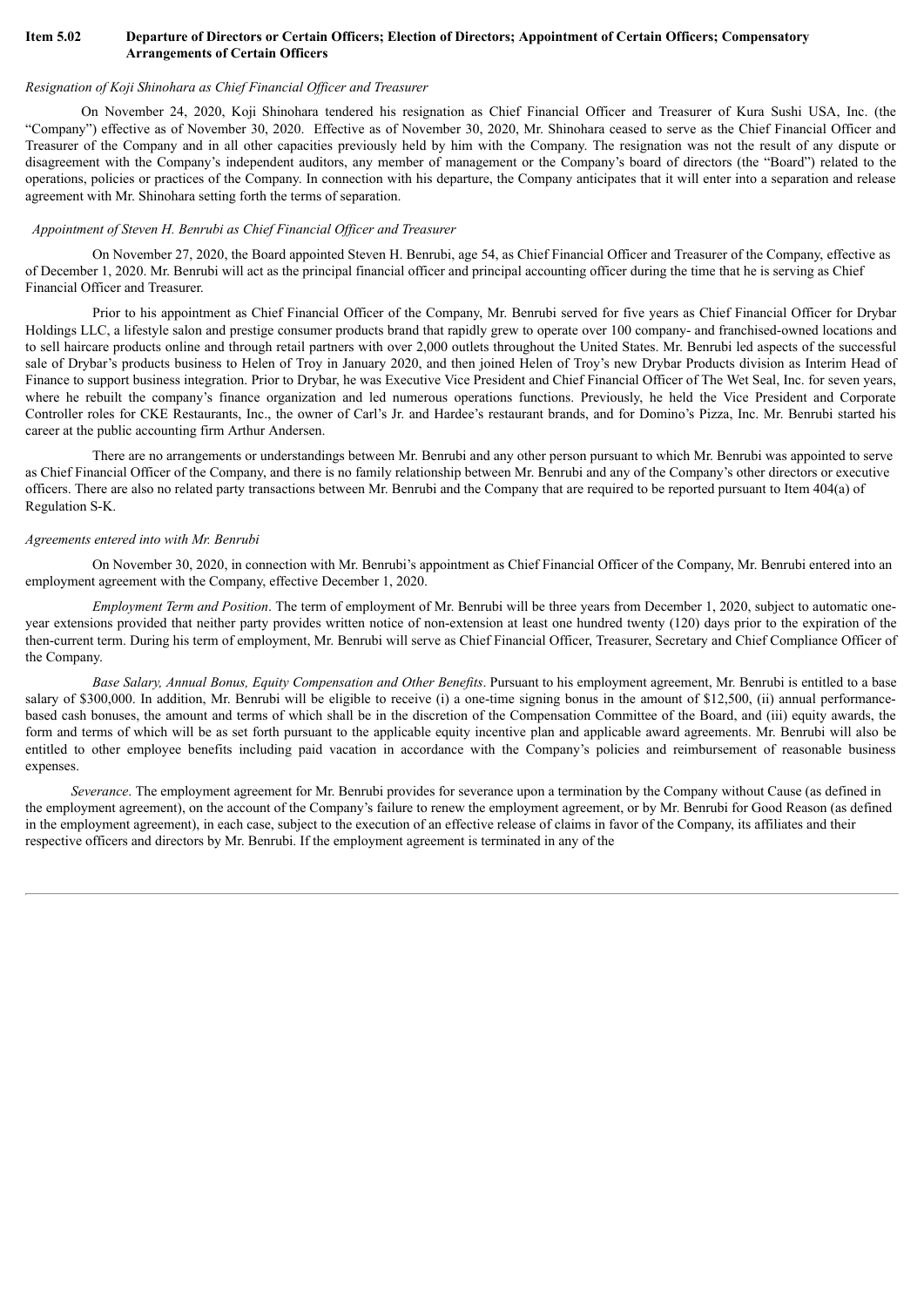above-enumerated cases, Mr. Benrubi will be entitled to severance consisting of (a) a lump sum payment equal to base salary for the year in which the termination occurs provided, however, that if the termination occurs before December 1, 2023, the lump sum payment shall only be one-half of base salary for the year in which the termination occurs, (b) reimbursement for the payment Mr. Benrubi makes for COBRA coverage for a period of twelve (12) months (provided, however, that if the termination occurs before December 1, 2023, the period shall be reduced to six (6) months), or until Mr. Benrubi has secured other employment, whichever occurs first, and (c) accelerated vesting of the applicable portion of Mr. Benrubi's option that would have vested between the termination date and August 31 of that same fiscal year.

*Restrictive Covenants*. Pursuant to the employment agreement, Mr. Benrubi is subject to certain restrictive covenants including protection of Company confidential information and non-disparagement.

The description of the employment agreement with Mr. Benrubi is qualified in its entirety by reference to the complete text of the agreement, which has been filed with this Current Report on Form 8-K as Exhibit 10.1, and is incorporated herein by reference.

In connection with Mr. Benrubi's appointment, Mr. Benrubi and the Company will also enter into the Company's standard indemnification agreement as of the effective date of this employment, the form of which was previously filed as an exhibit to the Company's Registration Statement on Form S-1 (File No. 333-232551).

#### **Item 7.01 Regulation FD Disclosure.**

On November 30, 2020, the Company issued a press release announcing the resignation of Mr. Shinohara and the appointment of Mr. Benrubi as Chief Financial Officer of the Company. A copy of the press release is being furnished as Exhibit 99.1 and hereby incorporated by reference.

The information furnished with this Item 7.01 of this Current Report on Form 8-K and Exhibit 99.1, shall not be deemed "filed" for purposes of Section 18 of the Securities Exchange Act of 1934, as amended (the "Exchange Act"), or otherwise subject to the liabilities of that section, nor shall it be deemed incorporated by reference into any other filing under the Securities Act of 1933, as amended, or the Exchange Act.

#### **Item 8.01 Other Events.**

On November 30, 2020, the Board adopted a form restricted stock award notice and award agreement for restricted stock awards to be granted under the Company's 2018 Incentive Compensation Plan. A copy of the agreement is filed with this Current Report on Form 8-K as Exhibit 10.2, and is incorporated herein by reference.

#### **Item 9.01 Financial Statements and Exhibits.**

| (d) | Exhibits           |                                                                                                          |
|-----|--------------------|----------------------------------------------------------------------------------------------------------|
|     | <b>Exhibit No.</b> | <b>Description</b>                                                                                       |
|     | 10.1               | <u>Employment Agreement, dated November 30, 2020, between Kura Sushi USA, Inc. and Steven H. Benrubi</u> |
|     | 10.2               | Form of Restricted Stock Award Notice and Award Agreement                                                |
|     | 99.1               | Press Release dated November 30, 2020                                                                    |
|     |                    |                                                                                                          |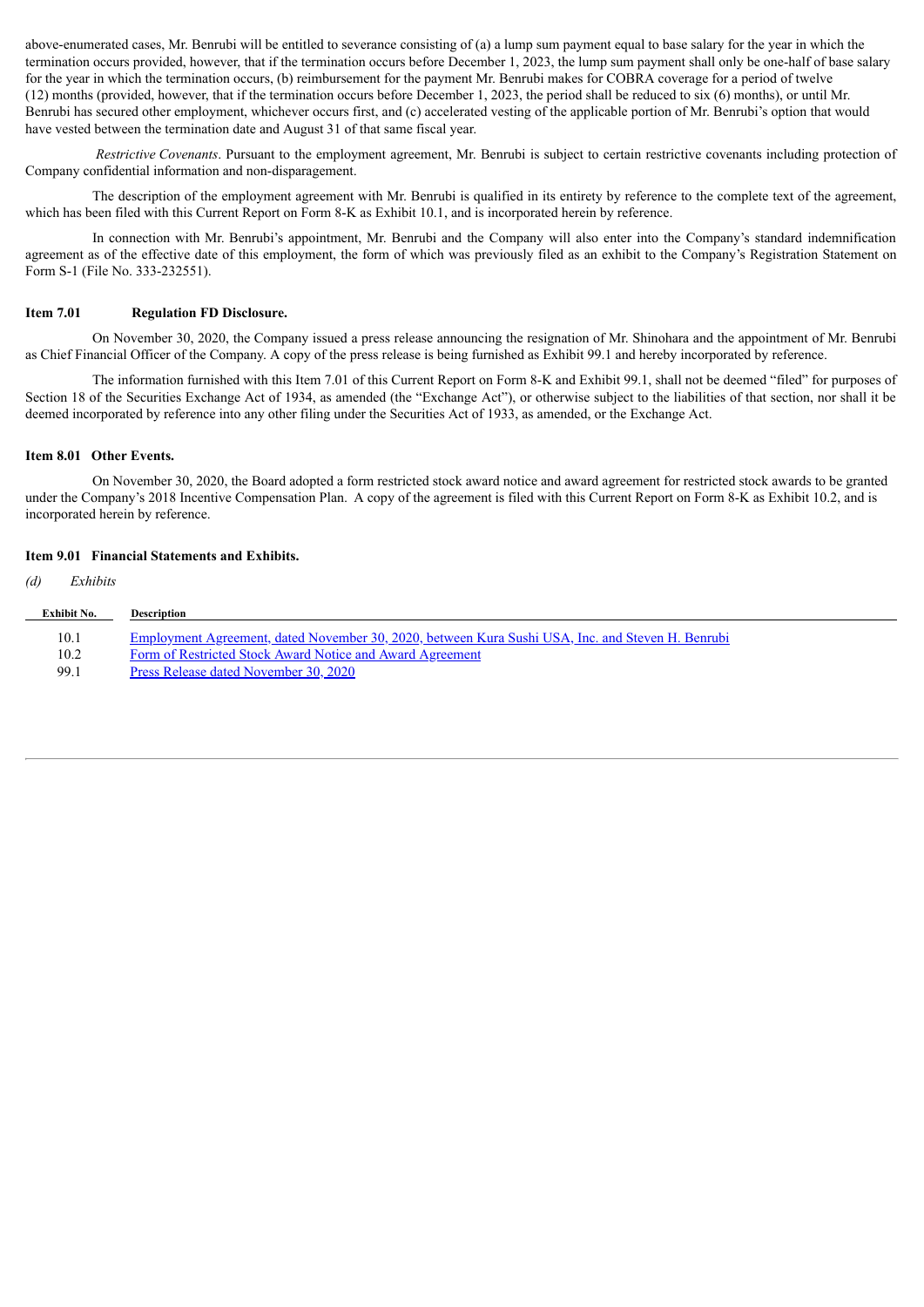### **SIGNATURES**

Pursuant to the requirements of the Securities Exchange Act of 1934, the Registrant has duly caused this report to be signed on its behalf by the undersigned hereunto duly authorized.

KURA SUSHI USA, INC.

Date: November 30, 2020 By: /s/ Hajime Uba

Name: Hajime Uba Title: Chairman, President and CEO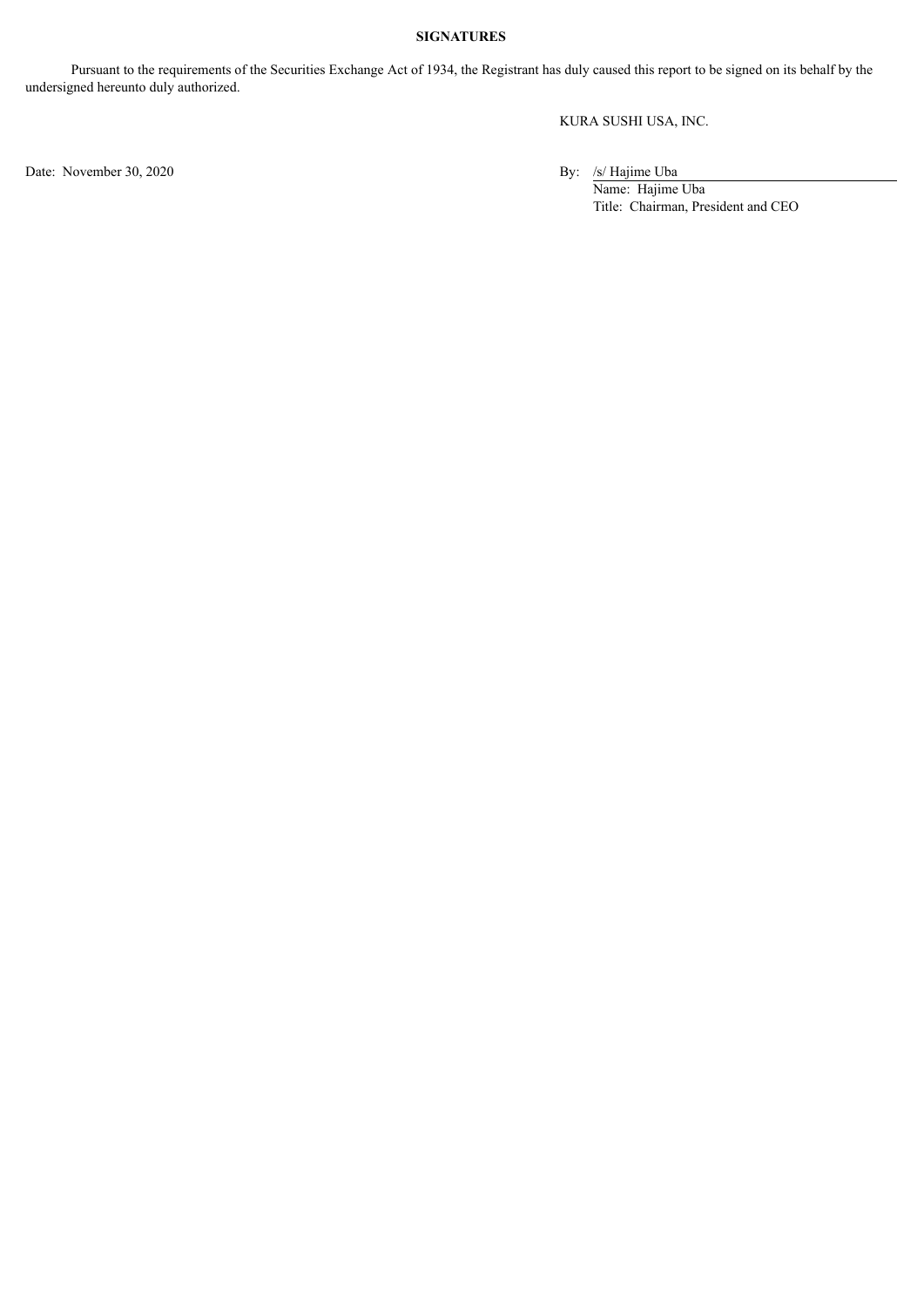### **EMPLOYMENT AGREEMENT**

<span id="page-4-0"></span>This Employment Agreement (the "**Agreement**") is made and entered into as of November 30, 2020, by and between Steven H. Benrubi (the "**Executive**") and Kura Sushi USA, Inc., a Delaware corporation (the "**Company**").

WHEREAS, the Company desires to employ the Executive on the terms and conditions set forth in this Agreement; and

WHEREAS, the Executive desires to be employed by the Company on such terms and conditions.

NOW, THEREFORE, in consideration of the mutual covenants, promises, and obligations set forth herein, the parties agree as follows:

1. Term. The Executive's employment hereunder shall be effective as of December 1, 2020 (the "**Effective Date**") and shall continue until the third anniversary thereof, unless terminated earlier pursuant to Section 5 of this Agreement; provided that, on such third anniversary of the Effective Date and each annual anniversary thereafter (such date and each annual anniversary thereof, a "**Renewal Date**"), the Agreement shall be deemed to be automatically extended, upon the same terms and conditions, for successive periods of one (1) year, unless either party provides written notice of its intention not to extend the term of the Agreement at least 120 days prior to the applicable Renewal Date. The period during which the Executive is employed by the Company hereunder is hereinafter referred to as the "**Employment Term**."

2. Position and Duties.

2.1 Position. During the Employment Term, the Executive shall serve as the Chief Financial Officer, Treasurer, Secretary and Chief Compliance Officer of the Company, reporting to the President of the Company. In such position, the Executive shall have such duties, authority, and responsibilities as shall be determined from time to time by the President and the board of directors of the Company (the "**Board**"). If requested, the Executive shall also serve as a member of the Board for no additional compensation.

2.2 Duties. During the Employment Term, the Executive shall devote substantially all of his business time and attention to the performance of the Executive's duties hereunder and will not engage in any other business, profession, or occupation for compensation or otherwise which would conflict or interfere with the performance of such services either directly or indirectly without the prior written consent of the Board. Notwithstanding the foregoing, the Executive will be permitted to (a) with the prior written consent of the Board act or serve as a director, trustee, committee member, or principal of any type of business, civic, or charitable organization, and (b) purchase or own less than five percent (5%) of the publicly traded securities of any corporation; provided that, such ownership represents a passive investment and that the Executive is not a controlling person of, or a member of a group that controls, such corporation; provided further that, the activities described in clauses (a) and (b) do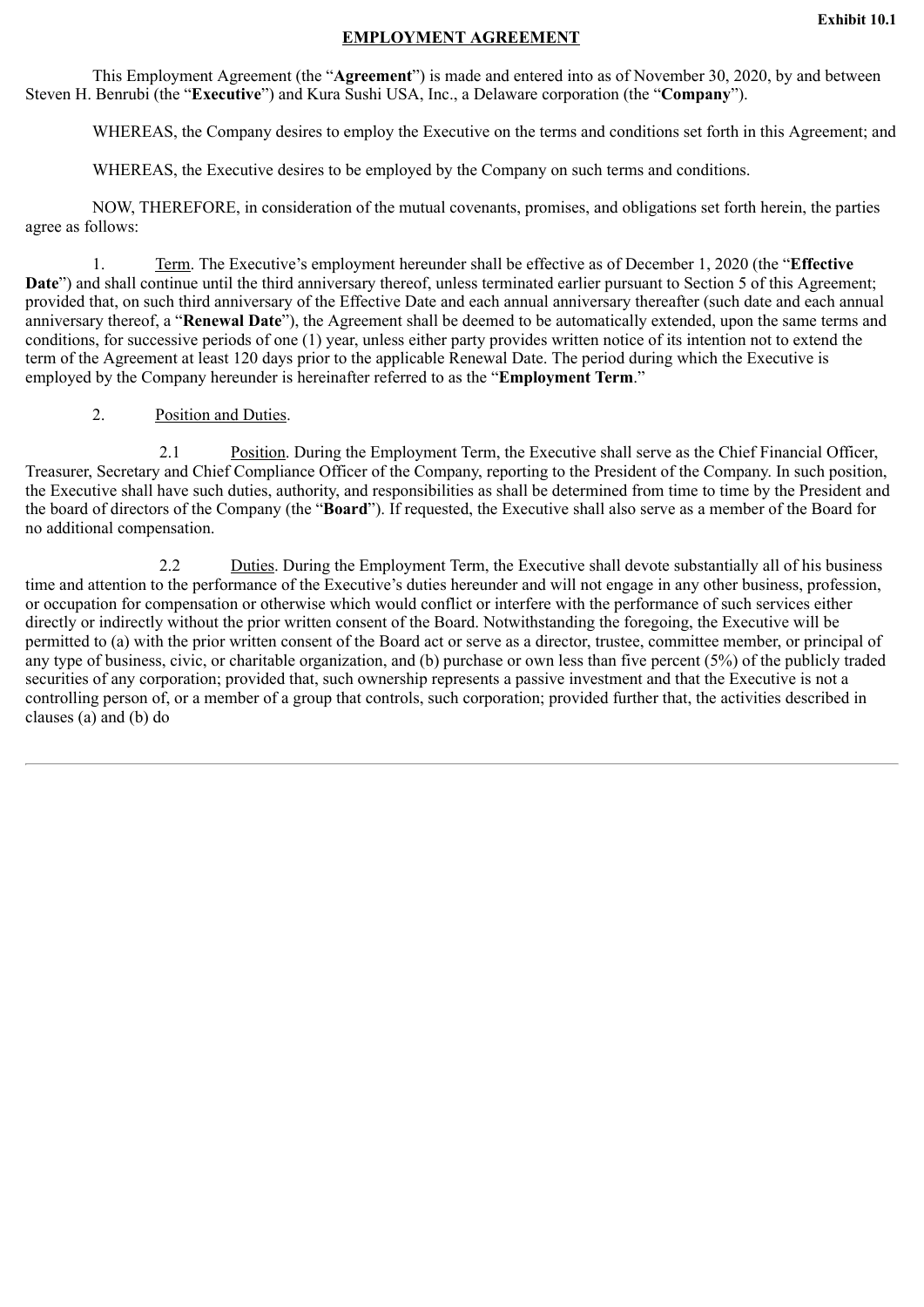not interfere with the performance of the Executive's duties and responsibilities to the Company as provided hereunder, including, but not limited to, the obligations set forth in Section 2 hereof.

3. Place of Performance. The principal place of Executive's employment shall be the Company's principal executive office currently located at 17461 Derian Ave, Suite 200, Irvine, California 92614; provided that, the Executive may be required to travel on Company business during the Employment Term.

4. Compensation.

4.1 Base Salary and Signing Bonus. The Company shall pay the Executive an annual rate of base salary of \$300,000 in periodic installments in accordance with the Company's customary payroll practices and applicable wage payment laws. The Executive's base salary may be reviewed from time to time by the Board, and the Board may, but shall not be required to, increase the base salary during the Employment Term. The Executive's annual base salary, as in effect from time to time, is hereinafter referred to as "**Base Salary**." In addition to the Base Salary, the Company shall pay the Executive a one-time signing bonus in the amount of \$12,500, less applicable withholdings, on December 24, 2020.

### 4.2 Annual Bonus.

(a) For each fiscal year of the Employment Term, the Executive shall be eligible to participate in the Company's annual short-term incentive plan (the "**Annual Bonus**"). However, the decision to provide any Annual Bonus and the amount and terms of any Annual Bonus shall be in the sole and absolute discretion of the Compensation Committee of the Board (the "**Compensation Committee**").

(b) The Annual Bonus, if any, will be paid within two and a half (2 1/2) months after the end of the applicable fiscal year.

(c) Except as otherwise provided in Section 5, (i) the Annual Bonus will be subject to the terms of the Company's annual bonus plan under which it is granted and (ii) in order to be eligible to receive an Annual Bonus, the Executive must be employed by the Company on the date that Annual Bonuses are paid.

4.3 Long-Term Incentive Compensation. During the Employment Term, Executive shall be eligible to participate in the 2018 Incentive Compensation Plan established by the Company ("**Equity Incentive Plan**"). The terms of such incentive stock options shall be as set forth in the applicable Equity Incentive Plan and applicable award agreements, which shall control in the event of a conflict with this Agreement.

4.4 Employee Benefits. During the Employment Term, the Executive shall be entitled to participate in all employee benefit plans, practices, and programs maintained by the Company, as in effect from time to time (collectively, "**Employee Benefit Plans**"), to the extent consistent with applicable law and the terms of the applicable Employee Benefit Plans. The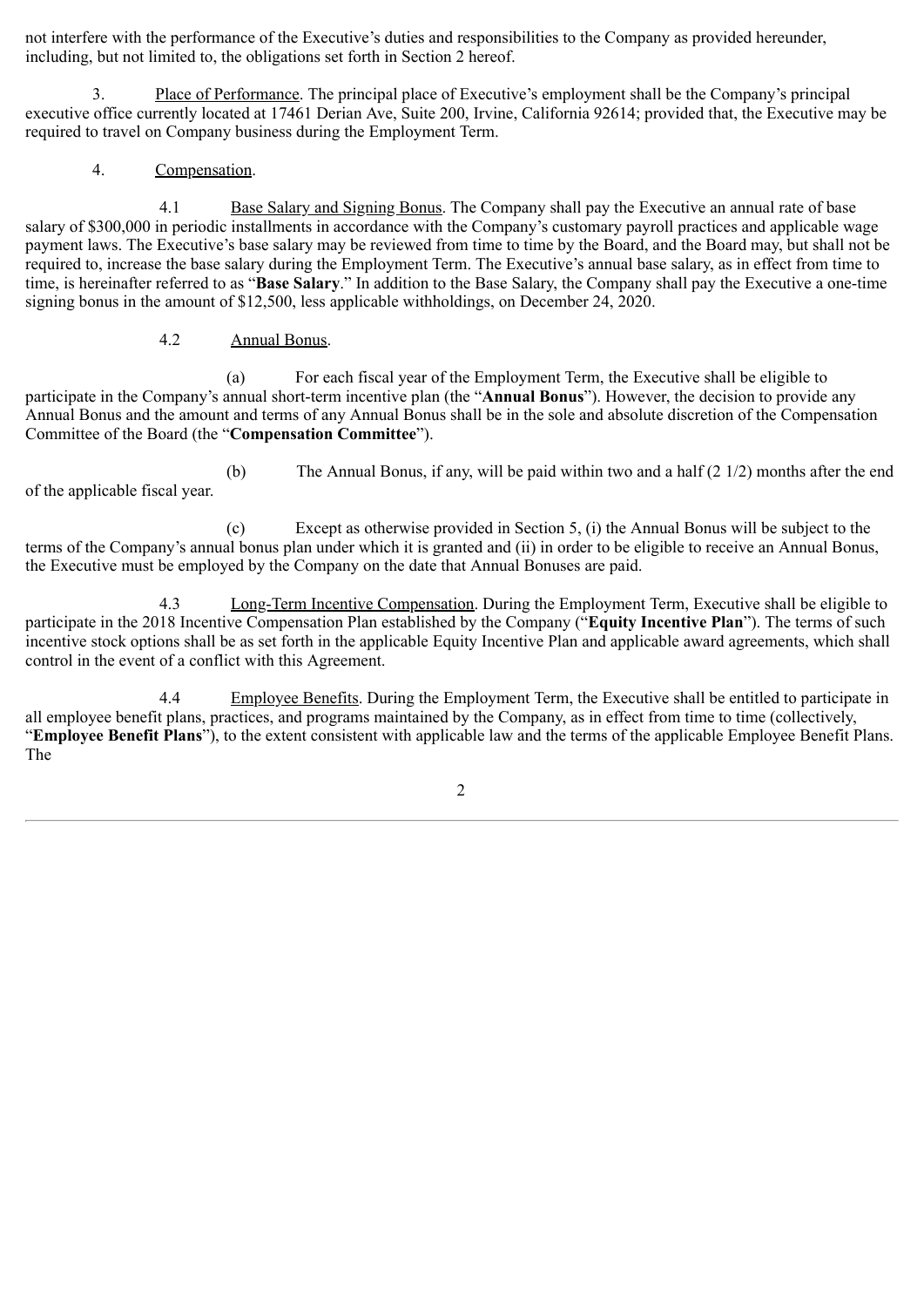Company reserves the right to amend or terminate any Employee Benefit Plans at any time in its sole discretion, subject to the terms of such Employee Benefit Plan and applicable law.

4.5 Vacation; Paid Time-Off. During the Employment Term, the Executive shall be entitled to paid vacation in accordance with the Company's vacation policies, as in effect from time to time. The Executive shall receive other paid time-off in accordance with applicable law and the Company's policies for executive officers as such policies may exist from time to time.

4.6 Business Expenses. The Executive shall be entitled to reimbursement for all reasonable and necessary out-of-pocket business, entertainment, and travel expenses incurred by the Executive in connection with the performance of the Executive's duties hereunder in accordance with the Company's expense reimbursement policies and procedures.

### 4.7 Indemnification.

(a) In the event that the Executive is made a party or threatened to be made a party to any action, suit, or proceeding, whether civil, criminal, administrative, or investigative (a "Proceeding"), other than any Proceeding initiated by the Executive or the Company related to any contest or dispute between the Executive and the Company or any of its affiliates with respect to this Agreement or the Executive's employment hereunder, by reason of the fact that the Executive is or was a director or officer of the Company, or any affiliate of the Company, or is or was serving at the request of the Company as a director, officer, member, employee, or agent of another corporation or a partnership, joint venture, trust, or other enterprise, the Executive shall be indemnified and held harmless by the Company to the maximum extent permitted under applicable law and the Company's bylaws from and against any liabilities, costs, claims, and expenses, including all costs and expenses incurred in defense of any Proceeding (including attorneys' fees), and in accordance with Executive's Indemnification Agreement.

(b) During the Employment Term and for a period of six (6) years thereafter, the Company or any successor to the Company shall purchase and maintain, at its own expense, directors' and officers' liability insurance providing coverage to the Executive on terms that are no less favorable than the coverage provided to other directors and similarly situated executives of the Company.

4.8 Clawback Provisions. Notwithstanding any other provision in this Agreement to the contrary, any Annual Bonus, Equity Incentive Plan compensation, or any other compensation, paid to the Executive pursuant to this Agreement or any other agreement or arrangement with the Company which is subject to recovery under any law, government regulation, or stock exchange listing requirement, will be subject to such deductions and clawback as may be required to be made pursuant to such law, government regulation, or stock exchange listing requirement (or any policy adopted by the Company pursuant to any such law, government regulation or stock exchange listing requirement).

5. Termination of Employment. The Employment Term and the Executive's employment hereunder may be terminated by either the Company or the Executive at any time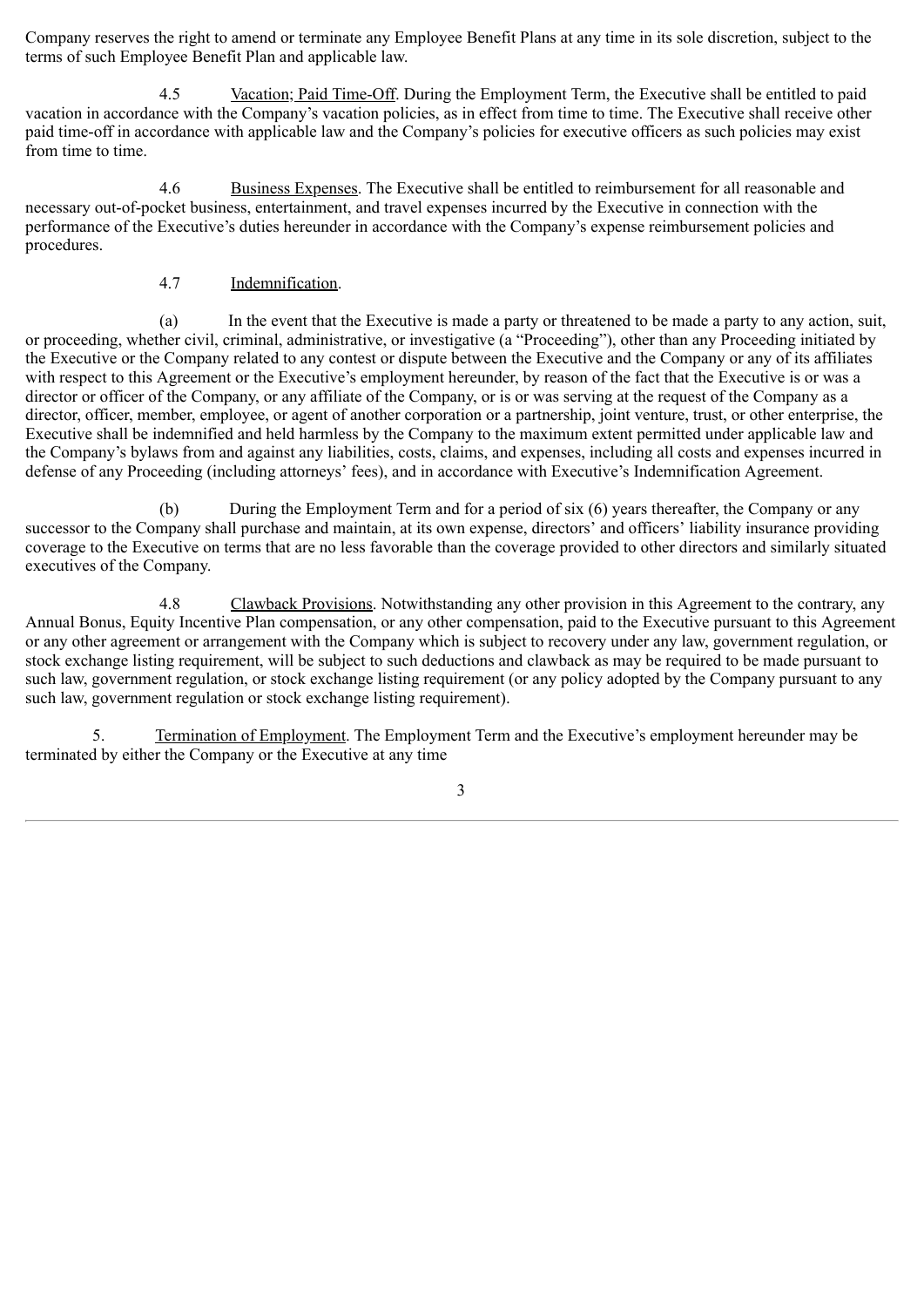and for any reason. Upon termination of the Executive's employment during the Employment Term, the Executive shall be entitled to the compensation and benefits described in this Section 5 and shall have no further rights to any compensation or any other benefits from the Company or any of its affiliates.

### 5.1 Expiration of the Term, For Cause or Without Good Reason.

(a) If the Executive's employment is terminated upon the Executive's failure to renew the Agreement in accordance with Section 1, by the Company for Cause or by Executive without Good Reason, the Executive shall be entitled to receive:

(i) any accrued but unpaid Base Salary and accrued but unused vacation which shall be paid on the Termination Date (as defined below) in accordance with the Company's customary payroll procedures;

(ii) any earned but unpaid Annual Bonus in accordance with Section 4.2 herein;

(iii) reimbursement for unreimbursed business expenses properly incurred by the Executive, which shall be subject to and paid in accordance with the Company's expense reimbursement policy and Section 4.8 herein; and

(iv) such employee benefits, including such equity awards granted under the Equity Incentive Plan, if any, to which the Executive may be entitled as of the Termination Date; provided that, in no event shall the Executive be entitled to any payments in the nature of severance or termination payments except as specifically provided herein.

Items 5.1(a)(i) through 5.1(a)(iv) are referred to herein collectively as the "**Accrued Amounts**."

(b) For purposes of this Agreement, "**Cause**" shall mean:

(i) the Executive's willful failure to perform his duties (other than any such failure resulting from incapacity due to physical or mental illness);

(ii) the Executive's willful failure to comply with any valid and legal directive of the President or the Board;

(iii) the Executive's willful engagement in dishonesty, illegal conduct, or misconduct, which is, in each case, injurious to the Company or its affiliates;

(iv) the Executive's embezzlement, misappropriation, or fraud, whether or not related to the Executive's employment with the Company;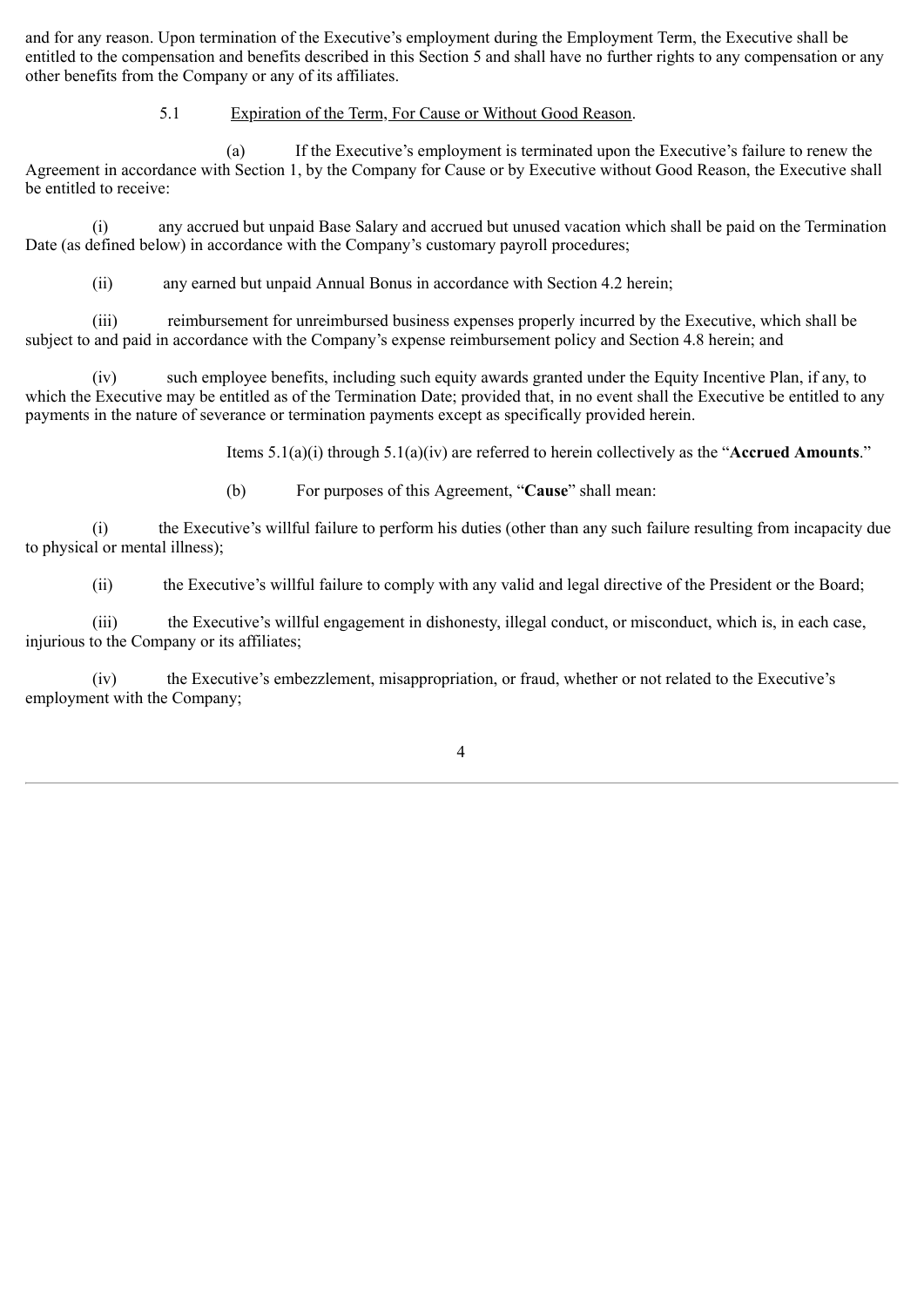(v) the Executive's conviction of or plea of guilty or nolo contendere to a crime that constitutes a felony (or state law equivalent) or a crime that constitutes a misdemeanor involving moral turpitude;

(vi) the Executive's violation of a material policy of the Company;

(vii) the Executive's willful unauthorized disclosure of Confidential Information (as defined below);

(viii) the Executive's material breach of any material obligation under this Agreement or any other written agreement between the Executive and the Company; or

(ix) any material failure by the Executive to comply with the Company's written policies or rules, as they may be in effect from time to time during the Employment Term.

For purposes of this provision, no act or failure to act on the part of the Executive shall be considered "willful" unless it is done, or omitted to be done, by the Executive in bad faith or without reasonable belief that the Executive's action or omission was in the best interests of the Company. Any act, or failure to act, based upon authority given pursuant to a resolution duly adopted by the Board or upon the advice of counsel for the Company shall be conclusively presumed to be done, or omitted to be done, by the Executive in good faith and in the best interests of the Company.

(c) For purposes of this Agreement, "**Good Reason**" shall mean the occurrence of any of the following, in each case during the Employment Term without the Executive's written consent:

(i) a material reduction in the Executive's Base Salary other than a general reduction in Base Salary that affects all similarly situated executives in substantially the same proportions;

(ii) any material breach by the Company of any material provision of this Agreement;

(iii) a material, adverse change in the Executive's authority, duties, or responsibilities (other than temporarily while the Executive is physically or mentally incapacitated or as required by applicable law) taking into account the Company's size, status as a public company, and capitalization as of the date of this Agreement;

(iv) a material adverse change in the reporting structure applicable to the Executive; or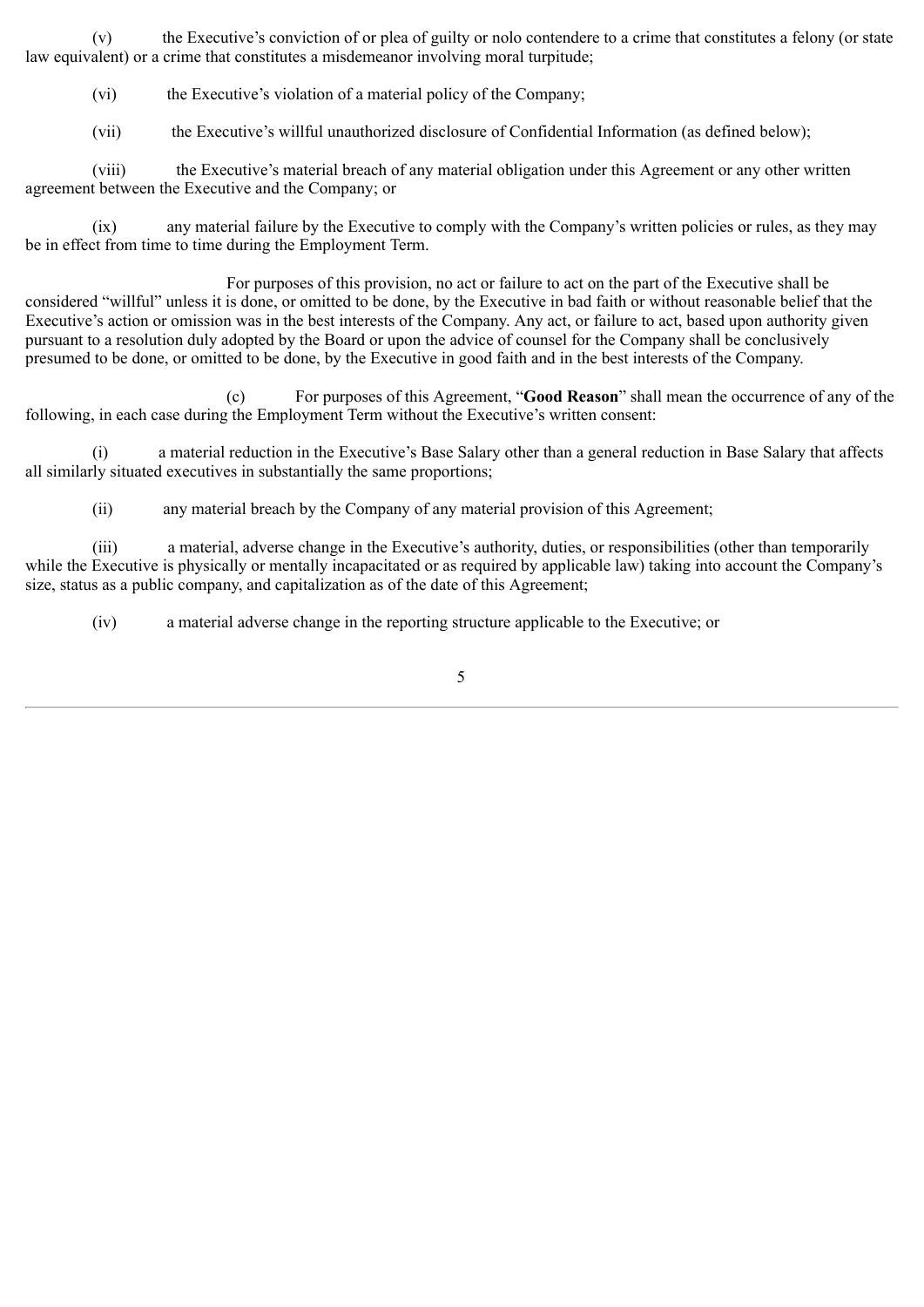more.

(v) the Company's principal executive office set forth in Section 3 of this Agreement is moved by 50 miles or

The Executive cannot terminate his employment for Good Reason unless he has provided written notice to the Company of the existence of the circumstances providing grounds for termination for Good Reason within 30 days of the initial existence of such grounds and the Company has had at least 30 days from the date on which such notice is provided to cure such circumstances. If the Executive does not terminate his employment for Good Reason within 30 days after the expiration of the Company's cure period, then the Executive will be deemed to have waived his right to terminate for Good Reason with respect to such grounds.

5.2 Non-Renewal by the Company, Without Cause or for Good Reason. If the Executive's employment is terminated by the Executive for Good Reason or by the Company without Cause or on account of the Company's failure to renew the Agreement in accordance with Section 1, the Executive shall be entitled to receive the Accrued Amounts and subject to the Executive's compliance with Section 6, Section 7 and Section 8 of this Agreement and his execution of a release of claims in favor of the Company, its affiliates and their respective officers and directors in a form provided by the Company (the "**Release**") and such Release becoming effective within 60 days following the Termination Date (such 60-day period, the "**Release Execution Period**"), the Executive shall be entitled to receive the following:

(a) a lump sum payment equal to the Executive's Base Salary for the year in which the Termination Date occurs, provided, however, that in the event the Termination Date occurs before December 1, 2023, the lump sum payment shall only be one-half of the Executive's Base Salary for the year in which the Termination Date occurs;

(b) reimbursement for the payments Executive makes for COBRA coverage for a period of twelve (12) months (provided, however, that in the event the Termination Date occurs before December 1, 2023, the period shall be reduced to six (6) months), or until Executive has secured other employment, whichever occurs first, provided Executive timely elects and pays for COBRA coverage. COBRA reimbursements shall be made by the Company to Executive consistent with the Company's normal expense reimbursement policy, provided that Executive submits documentation to the Company substantiating his payments for COBRA coverage; and

(c) The treatment of any outstanding stock options shall be determined in accordance with the terms of the Equity Incentive Plan; provided, however, that in the event of a termination pursuant to Section 5.2 of this Agreement, the vesting of any portion of the Option (as defined in the Equity Incentive Plan) scheduled to vest between the Termination Date and August 31 of that same fiscal year shall be accelerated and treated as being vested as of the Termination Date.

5.3 Death or Disability.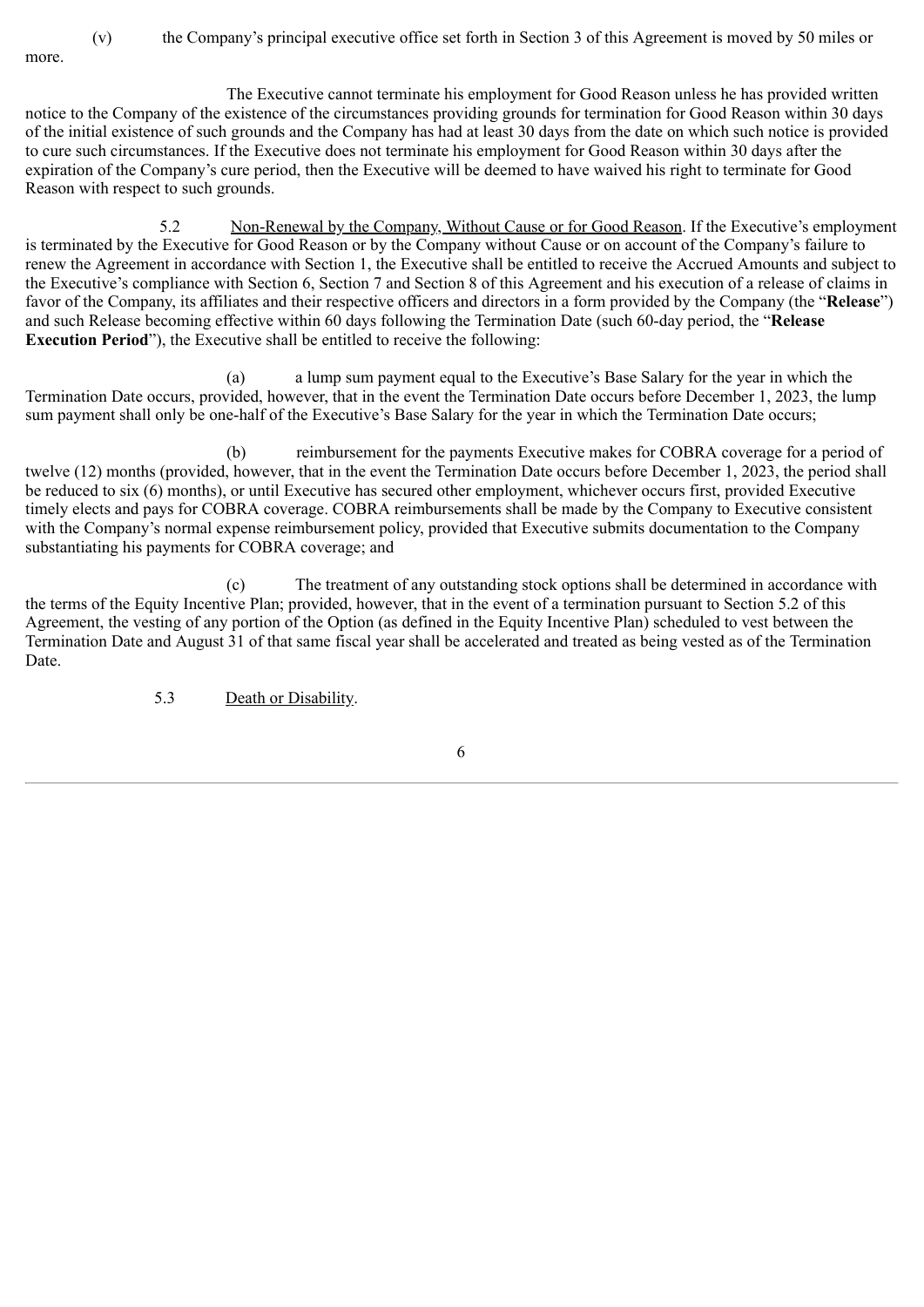(a) The Executive's employment hereunder shall terminate automatically upon the Executive's death during the Employment Term, and the Company may terminate the Executive's employment on account of the Executive's Disability.

(b) If the Executive's employment is terminated during the Employment Term on account of the Executive's death or Disability, the Executive (or the Executive's estate and/or beneficiaries, as the case may be) shall be entitled to receive the Accrued Amounts. Notwithstanding any other provision contained herein, all payments made in connection with the Executive's Disability shall be provided in a manner which is consistent with federal and state law.

(c) For purposes of this Agreement, "**Disability**" shall mean the Executive's inability, due to physical or mental incapacity, to perform the essential functions of his job, with or without reasonable accommodation, for one hundred eighty (180) days out of any three hundred sixty-five (365) day period or one hundred twenty (120) consecutive days. Any question as to the existence of the Executive's Disability as to which the Executive and the Company cannot agree shall be determined in writing by a qualified independent physician mutually acceptable to the Executive and the Company. If the Executive and the Company cannot agree as to a qualified independent physician, each shall appoint such a physician and those two physicians shall select a third who shall make such determination in writing. The determination of Disability made in writing to the Company and the Executive shall be final and conclusive for all purposes of this Agreement.

5.4 Notice of Termination. Any termination of the Executive's employment hereunder by the Company or by the Executive during the Employment Term (other than termination pursuant to Section 5.3(a) on account of the Executive's death) shall be communicated by written notice of termination ("**Notice of Termination**") to the other party hereto in accordance with Section 22. The Notice of Termination shall specify:

(a) The termination provision of this Agreement relied upon;

(b) To the extent applicable, the facts and circumstances claimed to provide a basis for termination of the Executive's employment under the provision so indicated; and

(c) The applicable Termination Date.

5.5 Termination Date. The Executive's "**Termination Date**" shall be:

(a) If the Executive's employment hereunder terminates on account of the Executive's death, the date of the Executive's death;

(b) If the Executive's employment hereunder is terminated on account of the Executive's Disability, the date that it is determined that the Executive has a Disability;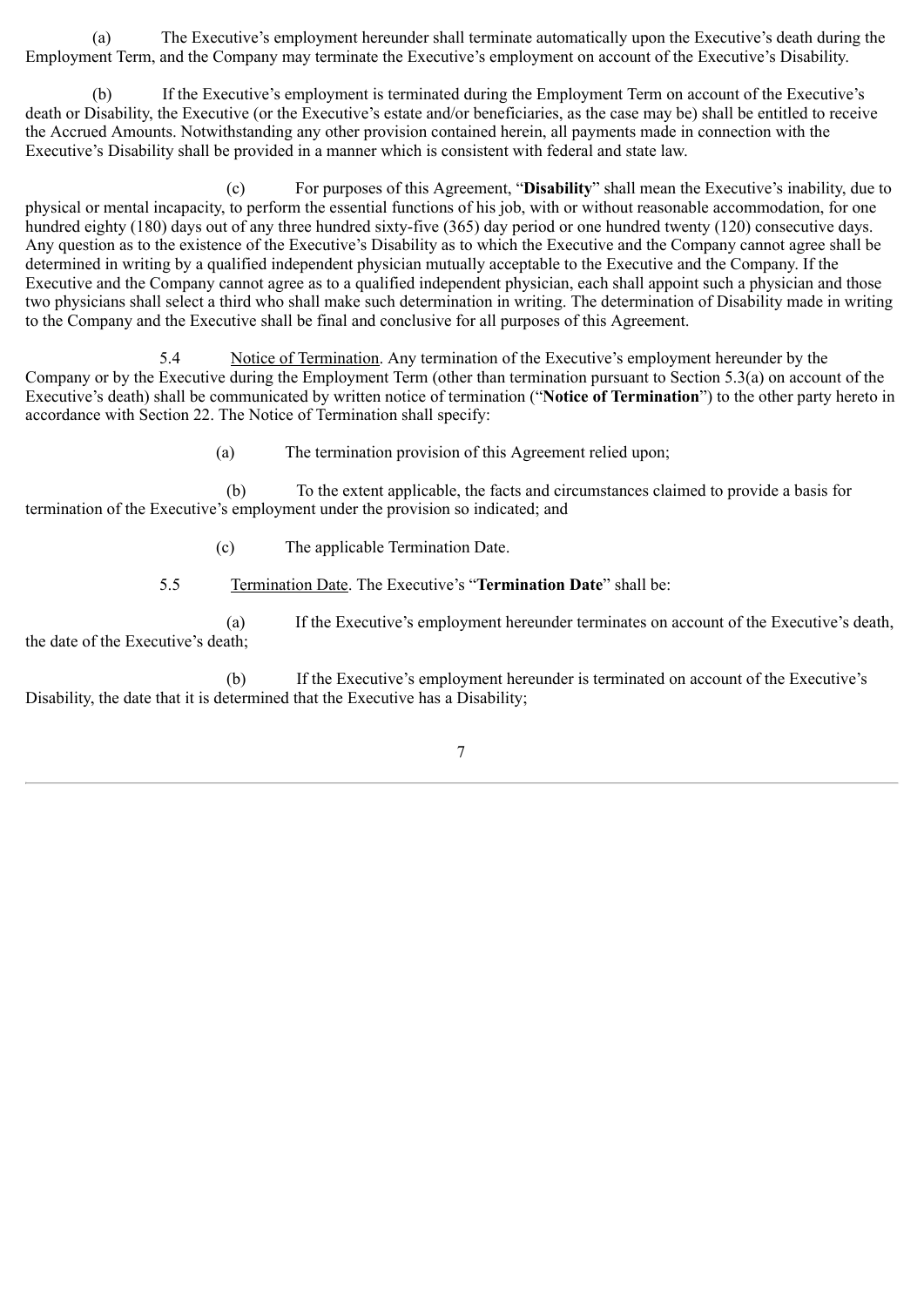(c) If the Company terminates the Executive's employment hereunder for Cause, the date the Notice of Termination is delivered to the Executive;

(d) If the Company terminates the Executive's employment hereunder without Cause, the date specified in the Notice of Termination;

(e) If the Executive terminates his employment hereunder with or without Good Reason, the date specified in the Executive's Notice of Termination, which shall be no less than 30 days following the date on which the Notice of Termination is delivered; provided that, the Company may waive all or any part of the 30 day notice period for no consideration by giving written notice to the Executive and for all purposes of this Agreement, the Executive's Termination Date shall be the date determined by the Company; and

(f) If the Executive's employment hereunder terminates because either party provides notice of non-renewal pursuant to Section 1, the Renewal Date immediately following the date on which the applicable party delivers notice of non-renewal.

Notwithstanding anything contained herein, the Termination Date shall not occur until the date on which the Executive incurs a "separation from service" within the meaning of Code Section 409A.

5.6 Resignation of All Other Positions. Upon termination of the Executive's employment hereunder for any reason, the Executive shall be deemed to have resigned from all positions that the Executive holds as an officer, or if applicable, as a member of the Board (or a committee thereof) of the Company or any of its affiliates.

### 5.7 Section 280G.

(a) If any of the payments or benefits received or to be received by the Executive (including, without limitation, any payment or benefits received in connection with the Executive's termination of employment, whether pursuant to the terms of this Agreement or any other plan, arrangement, or agreement, or otherwise) (all such payments collectively referred to herein as the "**280G Payments**") constitute "parachute payments" within the meaning of Section 280G of the Internal Revenue Code (the "**Code**") and will be subject to the excise tax imposed under Section 4999 of the Code (the "**Excise Tax**"), then prior to making 280G Payments, a calculation shall be made comparing (i) the Net Benefit (as defined below) payment made to the Executive of the 280G Payments after payment of the Excise Tax to (ii) the Net Benefit to the Executive if the 280G Payments are limited to the extent necessary to avoid being subject to the Excise Tax. Only if the amount calculated under (i) above is less than the amount under (ii) above will the 280G Payments be reduced to the minimum extent necessary to ensure that no portion of the 280G Payments are subject to the Excise Tax. "**Net Benefit**" shall mean the present value of the 280G Payments net of all federal, state, local, foreign income, employment, and excise taxes. Any reduction made pursuant to this Section 5.7(a) shall be made in a manner determined by the Company that is consistent with the requirements of Code Section 409A.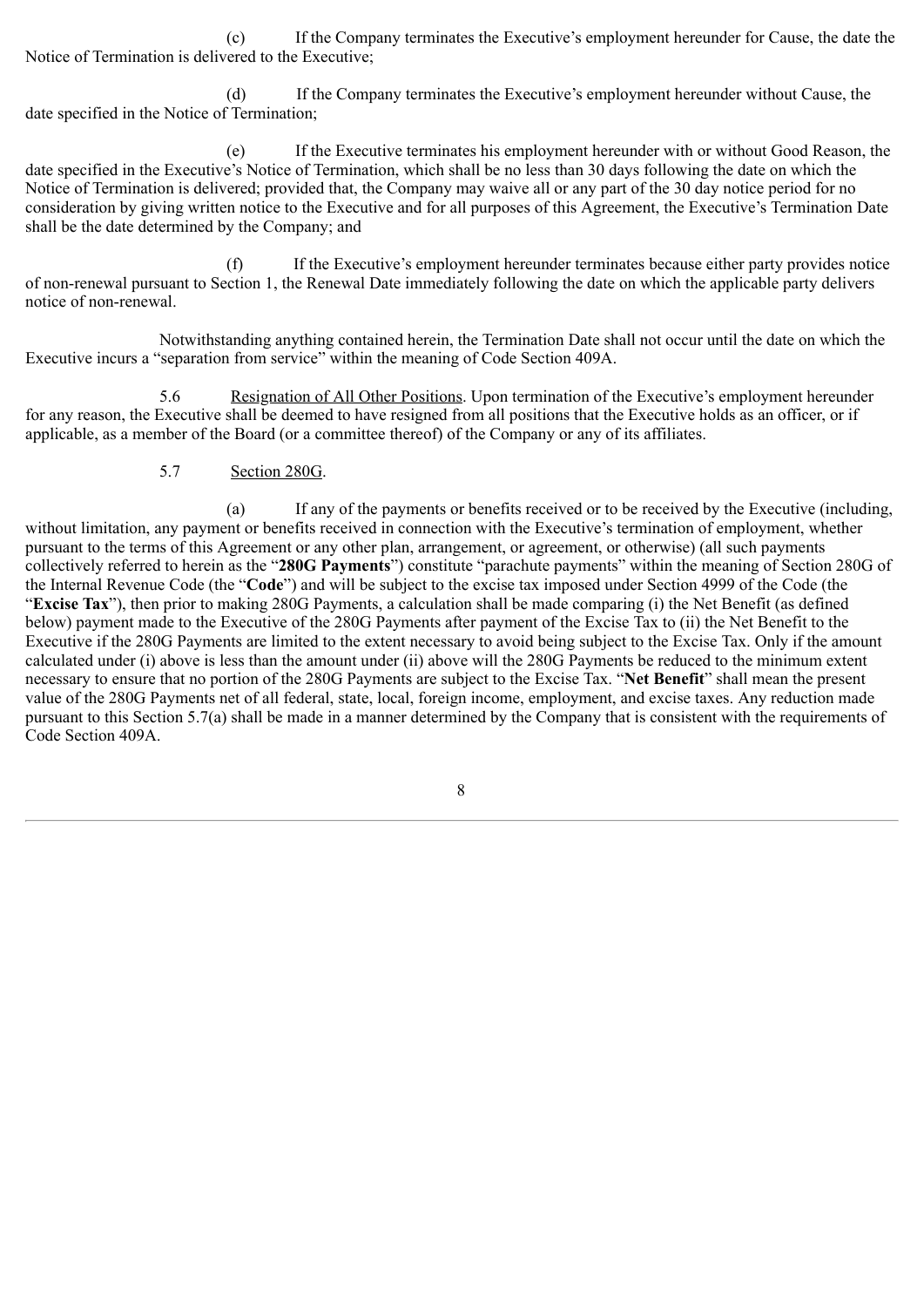(b) All calculations and determinations under this Section 5.7 shall be made by an independent accounting firm or independent tax counsel appointed by the Company (the "**Tax Counsel**") whose determinations shall be conclusive and binding on the Company and the Executive for all purposes. For purposes of making the calculations and determinations required by this Section 5.7, the Tax Counsel may rely on reasonable, good faith assumptions and approximations concerning the application of Section 280G and Section 4999 of the Code. The Company and the Executive shall furnish the Tax Counsel with such information and documents as the Tax Counsel may reasonably request in order to make its determinations under this Section 5.7. The Company shall bear all costs the Tax Counsel may reasonably incur in connection with its services.

6. Cooperation. The parties agree that certain matters in which the Executive will be involved during the Employment Term may necessitate the Executive's cooperation in the future. Accordingly, following the termination of the Executive's employment for any reason, to the extent reasonably requested by the Board, the Executive shall cooperate with the Company in connection with matters arising out of the Executive's service to the Company; provided that, the Company shall make reasonable efforts to minimize disruption of the Executive's other activities. The Company shall reimburse the Executive for reasonable expenses incurred in connection with such cooperation and, to the extent that the Executive is required to spend substantial time on such matters, the Company shall compensate the Executive at an hourly rate based on the Executive's Base Salary on the Termination Date.

7. Confidential Information. The Executive understands and acknowledges that during the Employment Term, he will have access to and learn about Confidential Information, as defined below.

- 7.1 Confidential Information Defined.
	- (a) Definition.

For purposes of this Agreement, "**Confidential Information**" includes, but is not limited to, all information not generally known to the public, in spoken, printed, electronic or any other form or medium, relating directly or indirectly to: business processes, practices, methods, policies, plans, publications, documents, research, operations, services, strategies, techniques, agreements, contracts, terms of agreements, transactions, potential transactions, negotiations, pending negotiations, know-how, trade secrets, computer programs, computer software, applications, operating systems, software design, web design, work-in-process, databases, manuals, records, articles, systems, material, sources of material, supplier information, vendor information, financial information, results, accounting information, accounting records, legal information, marketing information, advertising information, pricing information, credit information, design information, payroll information, staffing information, personnel information, employee lists, supplier lists, vendor lists, developments, reports, internal controls, security procedures, graphics, drawings, sketches, market studies, sales information, revenue, costs, formulae, notes, communications, algorithms, product plans, designs, styles, models, ideas, audiovisual programs, inventions, unpublished patent applications, original works of authorship, discoveries, experimental processes, experimental results, specifications, customer information,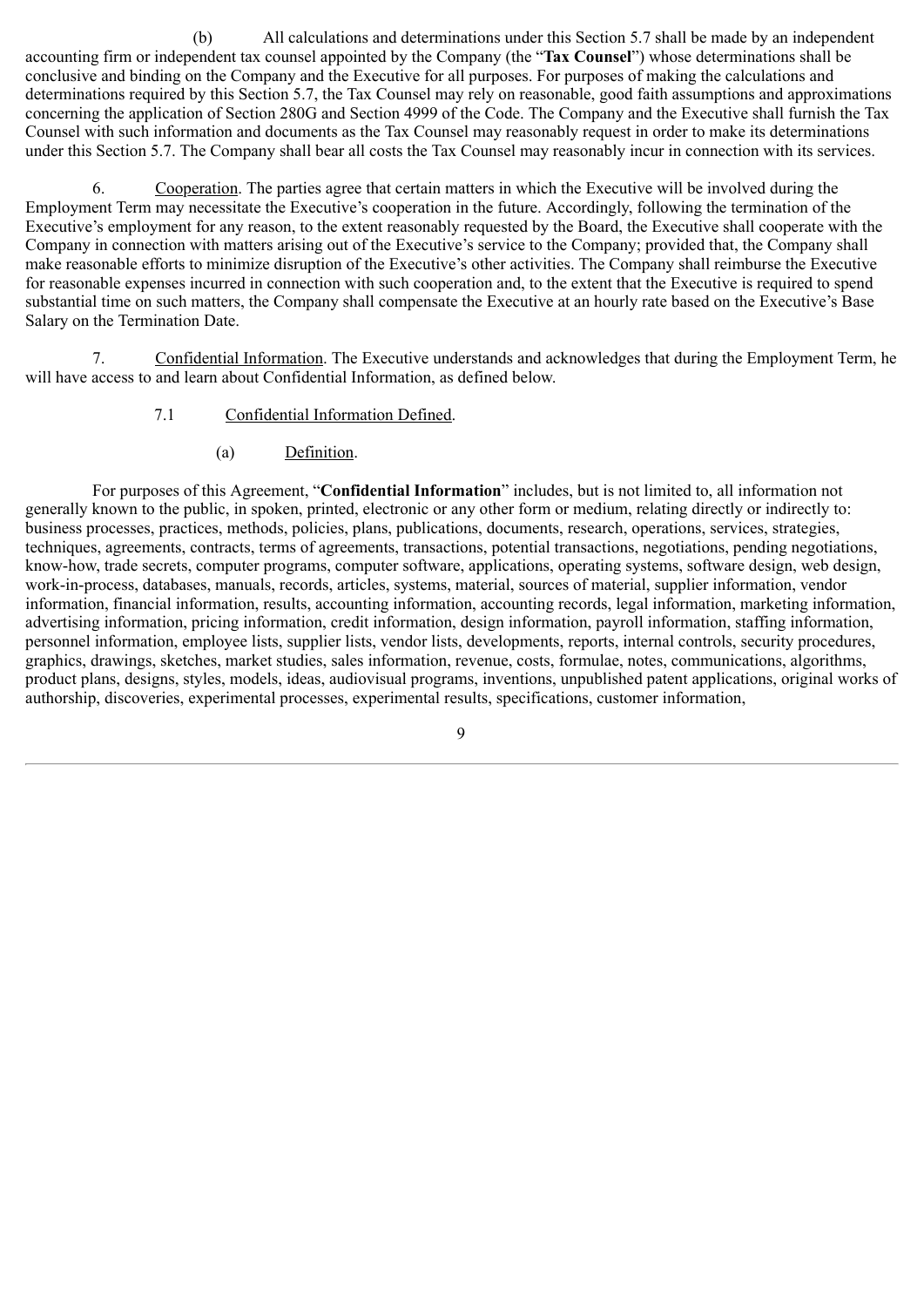customer lists, client information, client lists, manufacturing information, factory lists, distributor lists, and buyer lists of the Company or any of its affiliates or businesses or any existing or prospective customer, supplier, investor or other associated third party, or of any other person or entity that has entrusted information to the Company in confidence.

The Executive understands that the above list is not exhaustive, and that Confidential Information also includes other information that is marked or otherwise identified as confidential or proprietary, or that would otherwise appear to a reasonable person to be confidential or proprietary in the context and circumstances in which the information is known or used.

The Executive understands and agrees that Confidential Information includes information developed by him in the course of his employment by the Company as if the Company furnished the same Confidential Information to the Executive in the first instance. Confidential Information shall not include information that is generally available to and known by the public at the time of disclosure to the Executive; provided that, such disclosure is through no direct or indirect fault of the Executive or person(s) acting on the Executive's behalf.

### (b) Company Creation and Use of Confidential Information.

The Executive understands and acknowledges that the Company has invested, and continues to invest, substantial time, money, and specialized knowledge into developing its resources, creating a customer base, generating customer and potential customer lists, training its employees, and improving its offerings in the Company's revolving sushi restaurants. The Executive understands and acknowledges that as a result of these efforts, the Company has created, and continues to use and create Confidential Information. This Confidential Information provides the Company with a competitive advantage over others in the marketplace.

### (c) Disclosure and Use Restrictions.

The Executive agrees and covenants: (i) to treat all Confidential Information as strictly confidential; (ii) to not use Confidential Information except for the benefit of the Company; (iii) not to directly or indirectly disclose, publish, communicate, or make available Confidential Information, or allow it to be disclosed, published, communicated, or made available, in whole or part, to any entity or person whatsoever (including other employees of the Company) not having a need to know and authority to know and use the Confidential Information in connection with the business of the Company and, in any event, not to anyone outside of the direct employ of the Company except as required in the performance of the Executive's authorized employment duties to the Company or with the prior consent of the Board (and then, such disclosure shall be made only within the limits and to the extent of such duties or consent); and (iii) not to access or use any Confidential Information, and not to copy any documents, records, files, media, or other resources containing any Confidential Information, or remove any such documents, records, files, media, or other resources from the premises or control of the Company, except as required in the performance of the Executive's authorized employment duties to the Company or with the prior consent of the Board (and then, such disclosure shall be made only within the limits and to the extent of such duties or consent). Nothing herein shall be construed to prevent disclosure of Confidential Information as may be required by applicable law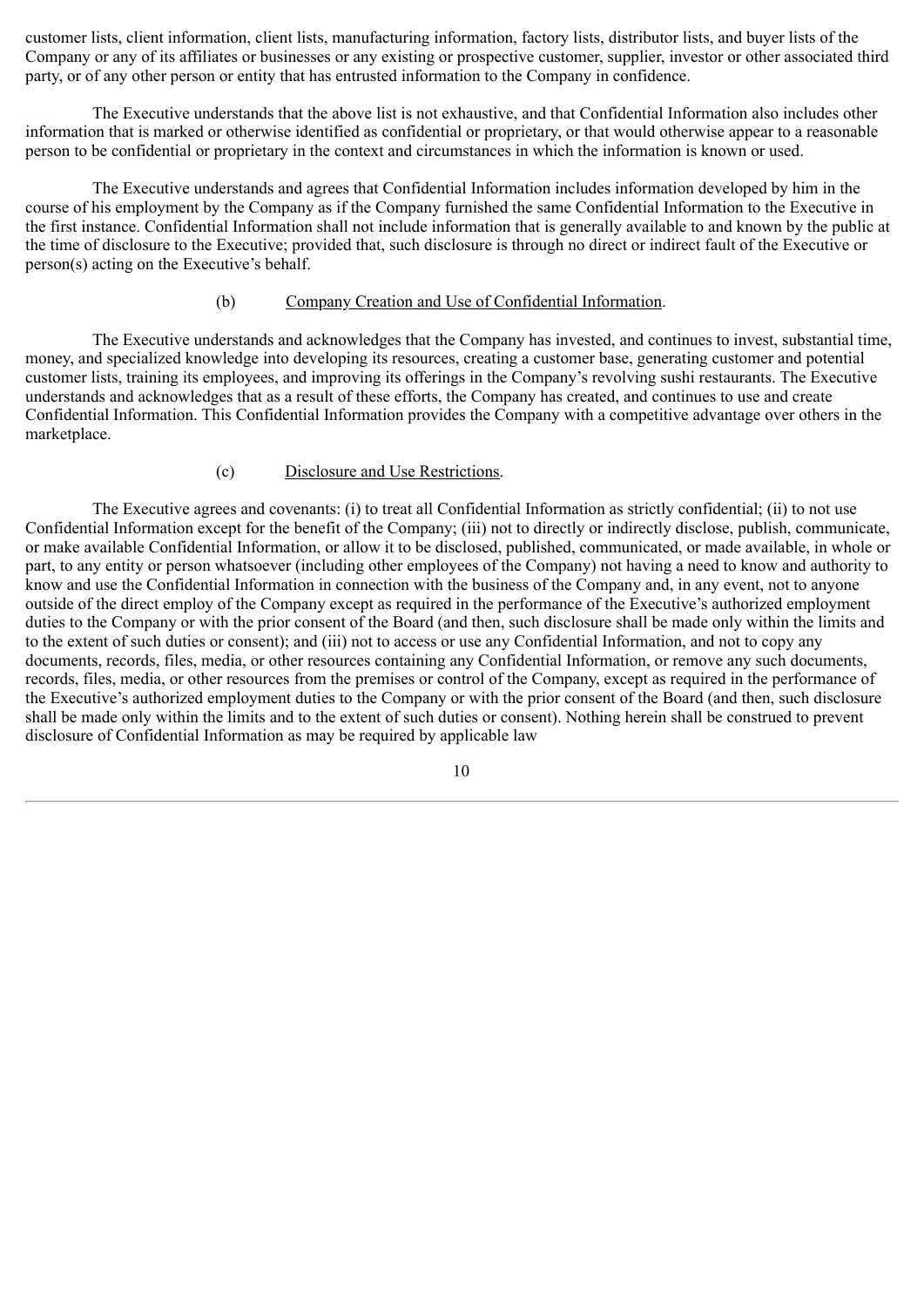or regulation, or pursuant to the valid order of a court of competent jurisdiction or an authorized government agency, provided that the disclosure does not exceed the extent of disclosure required by such law, regulation, or order. The Executive shall promptly provide written notice of any such order to the Board.

(d)Notice of Immunity Under the Economic Espionage Act of 1996, as amended by the Defend Trade Secrets Act of 2016 ("DTSA"). Notwithstanding any other provision of this Agreement:

(i) The Executive will not be held criminally or civilly liable under any federal or state trade secret law for any disclosure of a trade secret that:

(A) is made (1) in confidence to a federal, state, or local government official, either directly or indirectly, or to an attorney; and (2) solely for the purpose of reporting or investigating a suspected violation of law; or

lawsuit or other proceeding.

(B) is made in a complaint or other document filed under seal in a

(ii) If the Executive files a lawsuit for retaliation by the Company for reporting a suspected violation of law, the Executive may disclose the Company's trade secrets to the Executive's attorney and use the trade secret information in the court proceeding if the Executive:

- (A) files any document containing trade secrets under seal; and
- (B) does not disclose trade secrets, except pursuant to court order.

The Executive understands and acknowledges that his obligations under this Agreement with regard to any particular Confidential Information shall commence immediately upon the Executive first having access to such Confidential Information and shall continue during and after his employment by the Company until such time as such Confidential Information has become public knowledge other than as a result of the Executive's breach of this Agreement or breach by those acting in concert with the Executive or on the Executive's behalf.

(e)Former Employer Information. Executive agrees that during his employment with the Company he will not improperly use, disclose, or induce the Company to use, any proprietary information or trade secrets of any former or concurrent employer or other person or entity. Executive further agrees that he will not bring onto the premises of the Company or transfer onto the Company's technology systems any unpublished document, proprietary information or trade secrets belonging to any such employer, person or entity unless consented to in writing by both the Company and such employer, person or entity.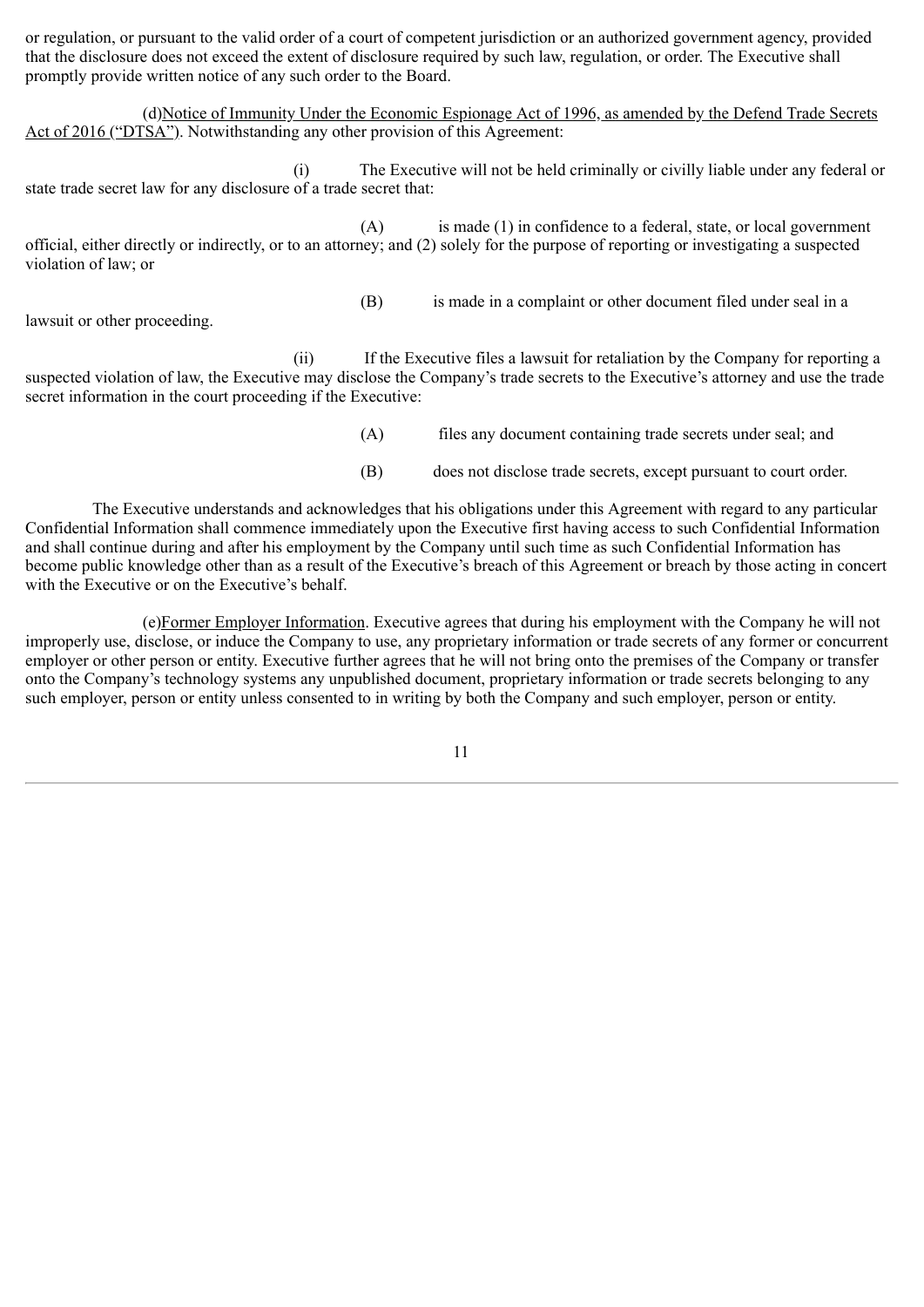(f) Third Party Information. Executive recognizes that the Company may have received and in the future may receive from third parties associated with the Company, e.g., the Company's customers, suppliers, licensors, licensees, partners, or collaborators ("**Associated Third Parties**") their confidential or proprietary information ("**Associated Third Party Confidential Information**"). By way of example, Associated Third Party Confidential Information may include the habits or practices, technology or requirements of Associated Third Parties, and/or information related to the business conducted between the Company and such Associated Third Parties. Executive agrees at all times during his employment with the Company and thereafter to hold any Associated Third Party Confidential Information in the strictest confidence, and not to use or to disclose it to any person, firm or corporation, except as necessary in carrying out his work for the Company consistent with the Company's agreement with such Associated Third Parties. Executive understands that unauthorized use or disclosure of Associated Third Party Confidential Information during his employment will lead to disciplinary action, up to and including immediate termination of his employment and legal action by the Company.

8. Non-Disparagement. The Executive agrees and covenants that he will not at any time make, publish or communicate to any person or entity or in any public forum any defamatory or disparaging remarks, comments, or statements concerning the Company or its businesses, or any of its employees, directors, officers, customers, suppliers, investors and other associated third parties.

This Section 8 does not, in any way, restrict or impede the Executive from exercising protected rights to the extent that such rights cannot be waived by agreement or from complying with any applicable law or regulation or a valid order of a court of competent jurisdiction or an authorized government agency, provided that such compliance does not exceed that required by the law, regulation, or order. The Executive shall promptly provide written notice of any such order to the Board.

9. Remedies. In the event of a breach or threatened breach by the Executive of Section 7 or Section 8 of this Agreement, the Executive hereby consents and agrees that the Company shall be entitled to seek, in addition to other available remedies, a temporary or permanent injunction or other equitable relief against such breach or threatened breach from any court of competent jurisdiction, without the necessity of showing any actual damages or that money damages would not afford an adequate remedy, and without the necessity of posting any bond or other security. The aforementioned equitable relief shall be in addition to, not in lieu of, legal remedies, monetary damages, or other available forms of relief.

10. Arbitration. Any dispute, controversy, or claim arising out of or related to this Agreement or any breach of this Agreement shall be submitted to and decided by binding arbitration conducted before a single arbitrator in Irvine, California. Arbitration shall be administered exclusively by JAMS pursuant to its Employment Arbitration Rules & Procedures, which can be found at http://www.jamsadr.com/rules-employment-arbitration/ and shall be conducted consistent with the rules, regulations, and requirements thereof as well as any requirements imposed by state law. Any arbitral award determination shall be final and binding upon the parties.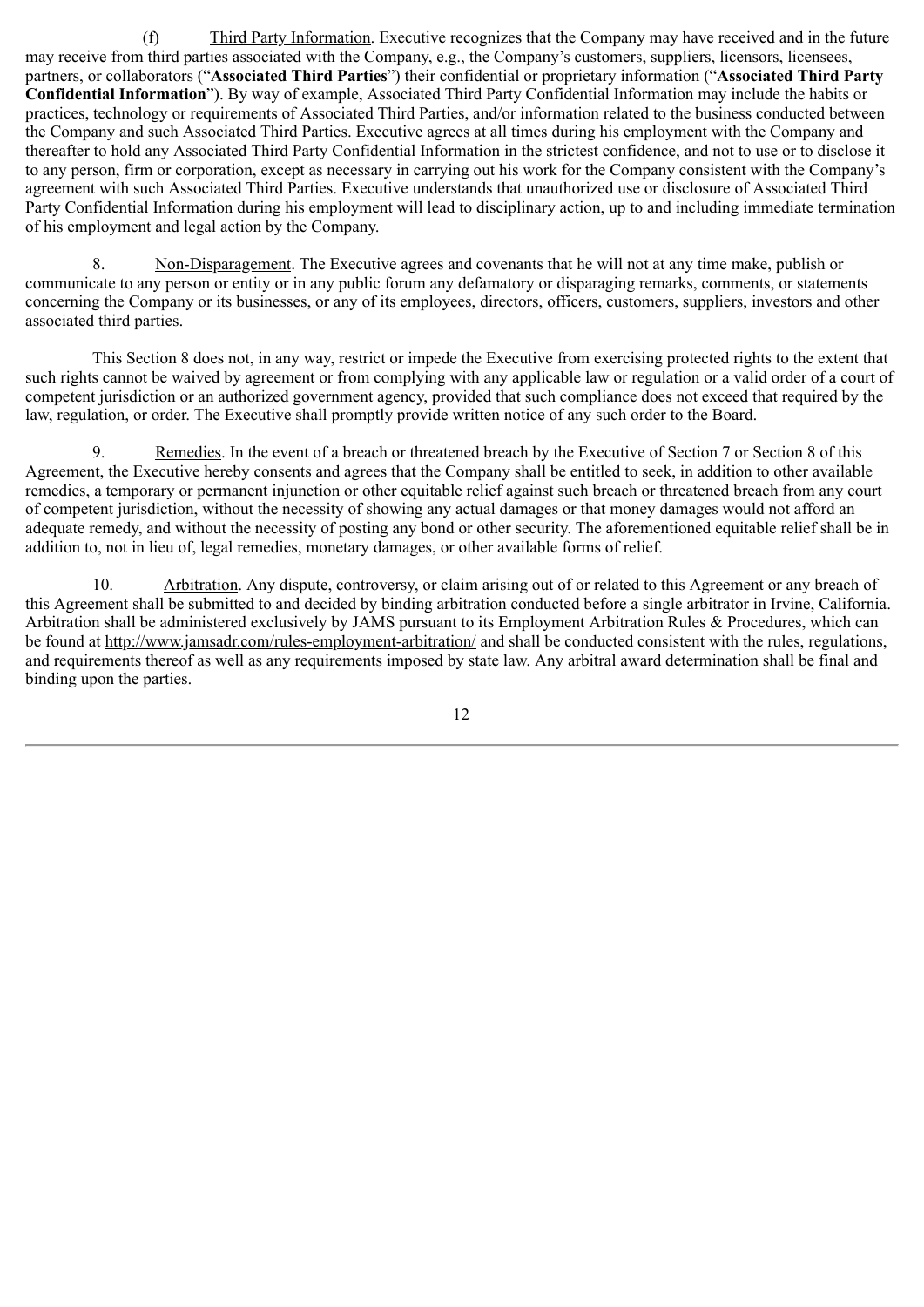### 11. Security.

11.1 Security and Access. The Executive acknowledges that he has no reasonable expectation of privacy in any computer, technology system, email, handheld device, telephone, or documents that are used to conduct the business of the Company whether such device is personally owned or provided by the Company. As such, the Company has the right to audit and search all such items and systems, without further notice to Executive, to ensure that the Company is licensed to use the software on the Company's devices in compliance with the Company's software licensing policies, to ensure compliance with the Company's policies, and for any other business-related purposes in the Company's sole discretion. Executive agrees and covenants (a) to comply with all Company security policies and procedures as in force from time to time including without limitation those regarding computer equipment, telephone systems, voicemail systems, facilities access, monitoring, key cards, access codes, Company intranet, internet, social media and instant messaging systems, computer systems, email systems, computer networks, document storage systems, software, data security, encryption, firewalls, passwords and any and all other Company facilities, IT resources and communication technologies ("**Facilities and Information Technology Resources**"); (b) not to access or use any Facilities and Information Technology Resources except as authorized by the Company; and (iii) not to access or use any Facilities and Information Technology Resources in any manner after the termination of the Executive's employment by the Company, whether termination is voluntary or involuntary. The Executive agrees to notify the Company promptly in the event he learns of any violation of the foregoing by others, or of any other misappropriation or unauthorized access, use, reproduction, or reverse engineering of, or tampering with any Facilities and Information Technology Resources or other Company property or materials by others.

11.2 Exit Obligations. Upon (a) voluntary or involuntary termination of the Executive's employment or (b) the Company's request at any time during the Executive's employment, the Executive shall (i) provide or return to the Company any and all Company property, including keys, key cards, access cards, identification cards, security devices, employer credit cards, network access devices, computers, cell phones, equipment, speakers, webcams, manuals, reports, files, books, compilations, work product, email messages, recordings, tapes, disks, thumb drives or other removable information storage devices, hard drives, and data and all Company documents and materials belonging to the Company and stored in any fashion, including but not limited to those that constitute or contain any Confidential Information or work product, that are in the possession or control of the Executive, whether they were provided to the Executive by the Company or any of its business associates or created by the Executive in connection with his employment by the Company; and (ii) delete or destroy all copies of any such documents and materials not returned to the Company that remain in the Executive's possession or control, including those stored on any non-Company devices, networks, storage locations, and media in the Executive's possession or control.

12. Publicity. The Executive hereby irrevocably consents to any and all uses and displays, by the Company and its agents, representatives and licensees, of the Executive's name, voice, likeness, image, appearance, and biographical information in, on or in connection with any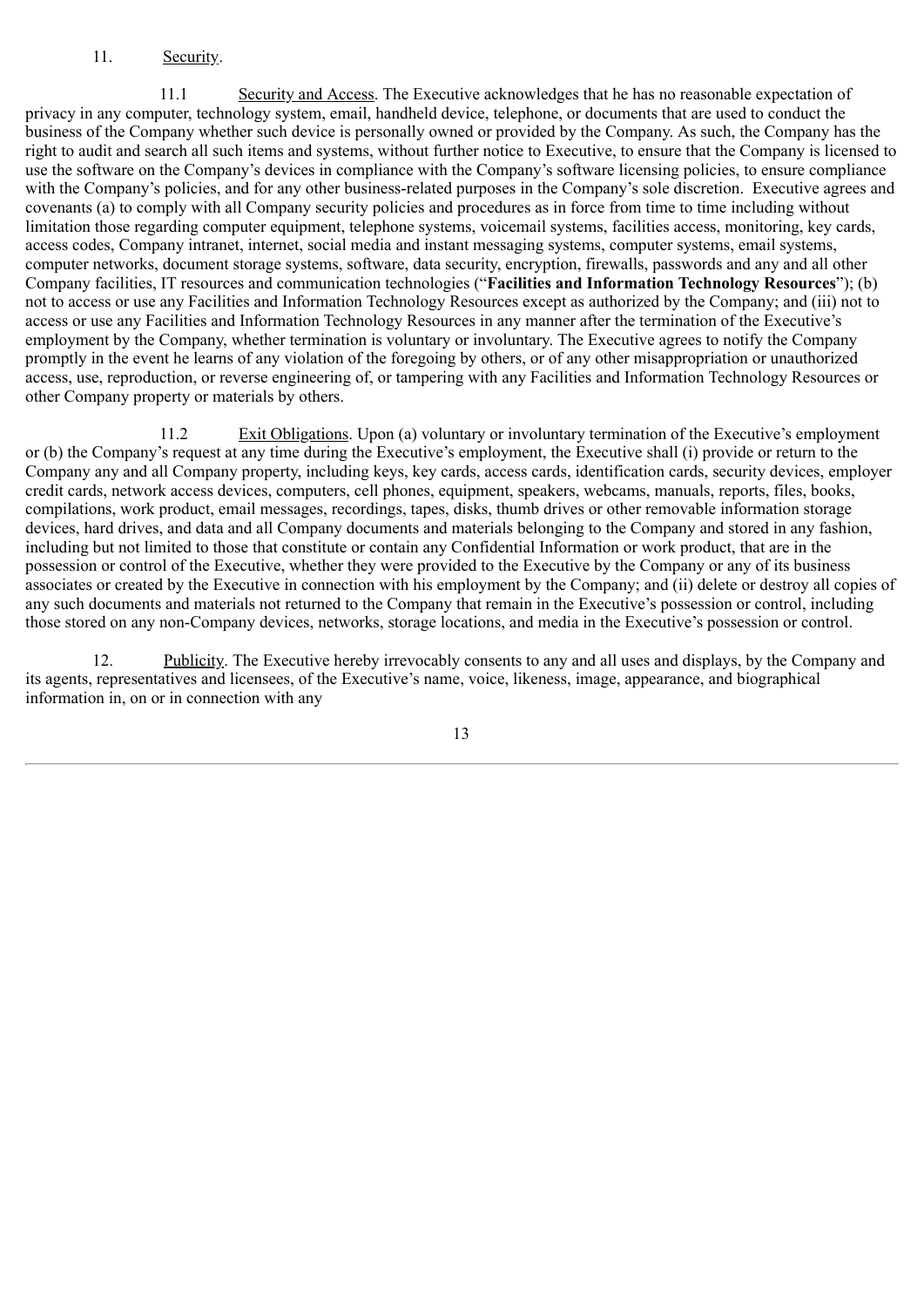pictures, photographs, audio and video recordings, digital images, websites, television programs and advertising, other advertising and publicity, sales and marketing brochures, books, magazines, other publications, CDs, DVDs, tapes, and all other printed and electronic forms and media throughout the world, at any time during or after the period of his employment by the Company, for all legitimate commercial and business purposes of the Company ("**Permitted Uses**") without further consent from or royalty, payment, or other compensation to the Executive. The Executive hereby forever waives and releases the Company and its directors, officers, employees, and agents from any and all claims, actions, damages, losses, costs, expenses, and liability of any kind, arising under any legal or equitable theory whatsoever at any time during or after the period of his employment by the Company, arising directly or indirectly from the Company's and its agents', representatives', and licensees' exercise of their rights in connection with any Permitted Uses.

13. Governing Law, Jurisdiction and Venue. This Agreement, for all purposes, shall be construed in accordance with the laws of California without regard to conflicts of law principles. Subject to Section 10 of this Agreement, any action or proceeding by either of the parties to enforce this Agreement shall be brought only in a state or federal court located in the State of California, County of Orange. The parties hereby irrevocably submit to the exclusive jurisdiction of such courts and waive the defense of inconvenient forum to the maintenance of any such action or proceeding in such venue.

14. Entire Agreement. Unless specifically provided herein, this Agreement contains all of the understandings and representations between the Executive and the Company pertaining to the subject matter hereof and supersedes all prior and contemporaneous understandings, agreements, representations and warranties, both written and oral, with respect to such subject matter. The parties mutually agree that the Agreement can be specifically enforced in court and can be cited as evidence in legal proceedings alleging breach of the Agreement.

15. Modification and Waiver. No provision of this Agreement may be amended or modified unless such amendment or modification is agreed to in writing and signed by the Executive and by a director of the Company. No waiver by either of the parties of any breach by the other party hereto of any condition or provision of this Agreement to be performed by the other party hereto shall be deemed a waiver of any similar or dissimilar provision or condition at the same or any prior or subsequent time, nor shall the failure of or delay by either of the parties in exercising any right, power, or privilege hereunder operate as a waiver thereof to preclude any other or further exercise thereof or the exercise of any other such right, power, or privilege.

16. Severability. Should any provision of this Agreement be held by a court of competent jurisdiction to be enforceable only if modified, or if any portion of this Agreement shall be held as unenforceable and thus stricken, such holding shall not affect the validity of the remainder of this Agreement, the balance of which shall continue to be binding upon the parties with any such modification to become a part hereof and treated as though originally set forth in this Agreement.

The parties further agree that any such court is expressly authorized to modify any such unenforceable provision of this Agreement in lieu of severing such unenforceable provision from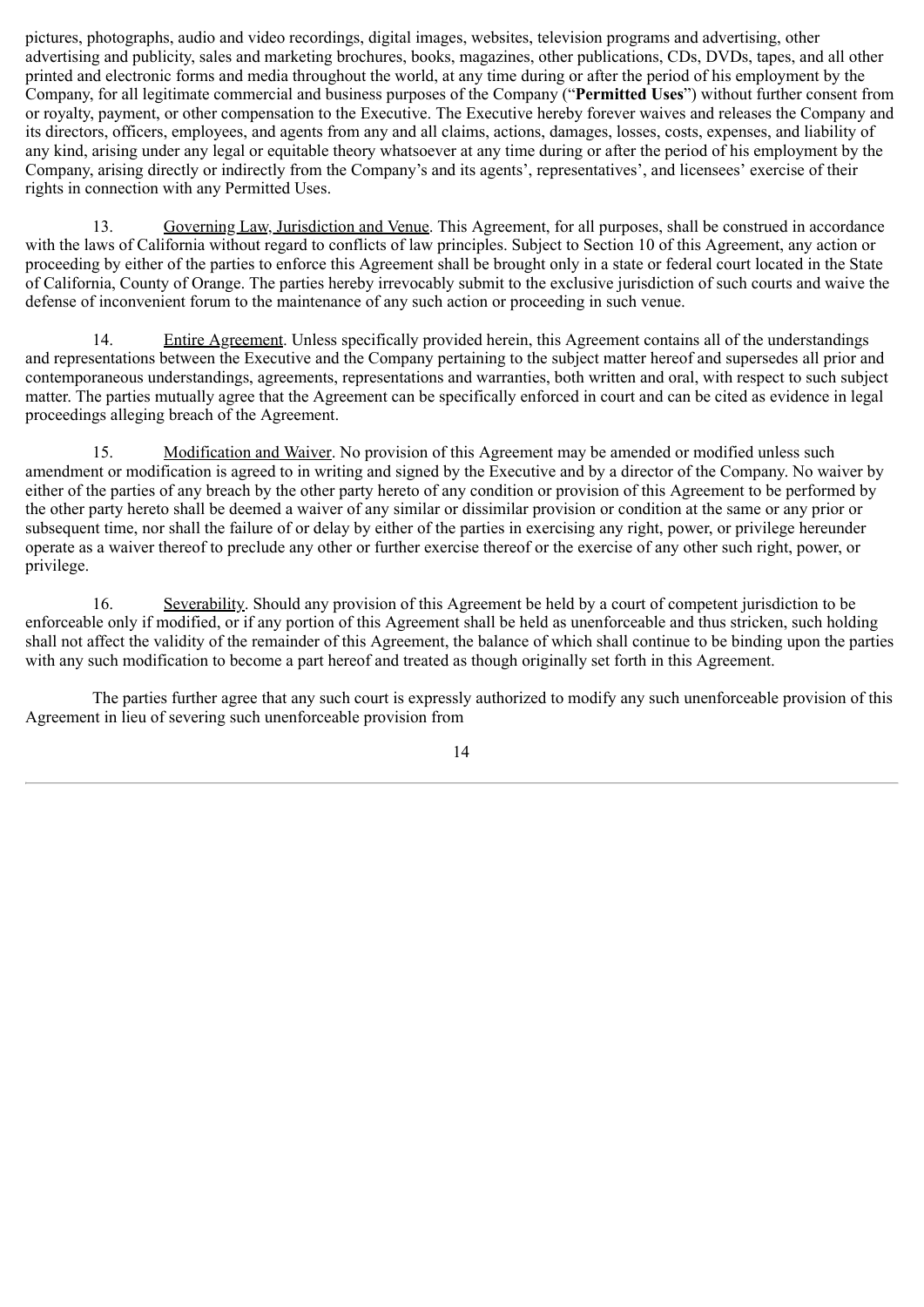this Agreement in its entirety, whether by rewriting the offending provision, deleting any or all of the offending provision, adding additional language to this Agreement, or by making such other modifications as it deems warranted to carry out the intent and agreement of the parties as embodied herein to the maximum extent permitted by law.

The parties expressly agree that this Agreement as so modified by the court shall be binding upon and enforceable against each of them. In any event, should one or more of the provisions of this Agreement be held to be invalid, illegal, or unenforceable in any respect, such invalidity, illegality, or unenforceability shall not affect any other provisions hereof, and if such provision or provisions are not modified as provided above, this Agreement shall be construed as if such invalid, illegal, or unenforceable provisions had not been set forth herein.

17. Captions. Captions and headings of the sections and paragraphs of this Agreement are intended solely for convenience and no provision of this Agreement is to be construed by reference to the caption or heading of any section or paragraph.

18. Counterparts. This Agreement may be executed in separate counterparts, each of which shall be deemed an original, but all of which taken together shall constitute one and the same instrument.

### 19. Section 409A.

19.1 General Compliance. This Agreement is intended to comply with Section 409A or an exemption thereunder and shall be construed and administered in accordance with Section 409A. Notwithstanding any other provision of this Agreement, payments provided under this Agreement may only be made upon an event and in a manner that complies with Section 409A or an applicable exemption. Payments made under this Agreement with respect to a termination from employment, shall be considered made only upon a "separation from service" as defined in Internal Revenue Code Section 409A ("**Code Section 409A**"). It is further intended that such payments are not deferred compensation subject to Code Section 409A to the extent that such payments are covered by (a) the "short-term deferral exception" set forth in Treas. Reg. Section 1.409A-1(b)(4), (b) the "two times severance exception" set forth in Treas. Reg. Section 1.409A-1(b)(9)(iii), or (c) the "limited payments exception" set forth in Treas. Reg. Section  $1.409A-1(b)(9)(v)(D)$ . The short-term deferral exception, the two times severance exception and the limited payments exception shall be applied to the payments hereunder, as applicable, in order of payment in such a manner as results in the maximum exclusion of such payments from treatment as deferred compensation under Code Section 409A. For purposes of Section 409A, each installment payment provided under this Agreement shall be treated as a separate payment. Notwithstanding the foregoing, the Company makes no representations that the payments and benefits provided under this Agreement comply with Section 409A, and in no event shall the Company be liable for all or any portion of any taxes, penalties, interest, or other expenses that may be incurred by the Executive on account of non-compliance with Section 409A.

19.2 Specified Employees. Notwithstanding any other provision of this Agreement, if any payment or benefit provided to the Executive in connection with his termination of employment is determined to constitute "nonqualified deferred compensation"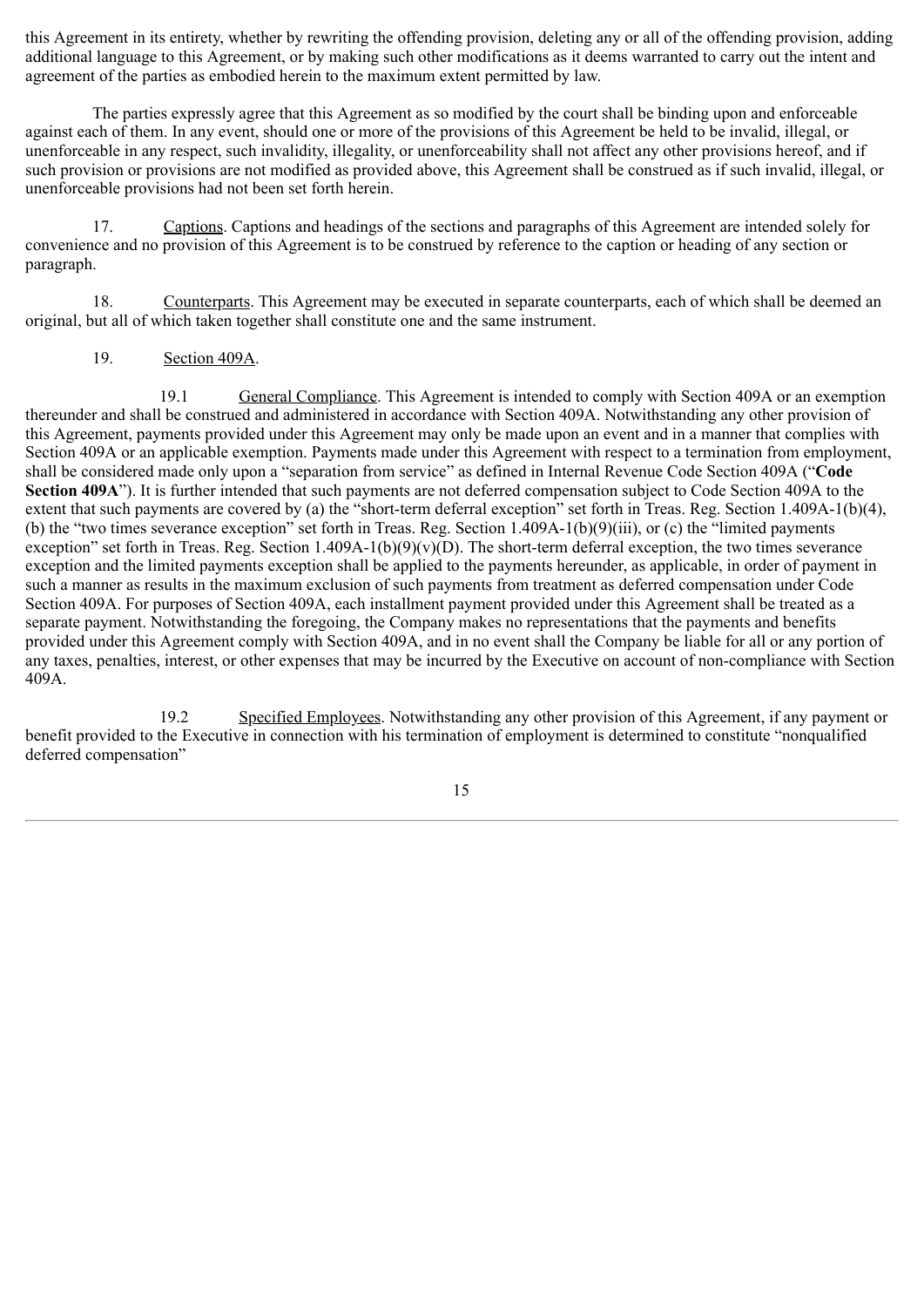within the meaning of Section 409A and the Executive is determined to be a "specified employee" as defined in Section 409A(a) (2)(b)(i), then such payment or benefit shall not be paid until the first payroll date to occur following the six-month anniversary of the Termination Date or, if earlier, on the Executive's death (the "**Specified Employee Payment Date**"). The aggregate of any payments that would otherwise have been paid before the Specified Employee Payment Date and interest on such amounts calculated based on the applicable federal rate published by the Internal Revenue Service for the month in which the Executive's separation from service occurs shall be paid to the Executive in a lump sum on the Specified Employee Payment Date and thereafter, any remaining payments shall be paid without delay in accordance with their original schedule.

19.3 Reimbursements. To the extent required by Section 409A, each reimbursement or in-kind benefit provided under this Agreement shall be provided in accordance with the following:

(a) the amount of expenses eligible for reimbursement, or in-kind benefits provided, during each calendar year cannot affect the expenses eligible for reimbursement, or in-kind benefits to be provided, in any other calendar year;

(b) any reimbursement of an eligible expense shall be paid to the Executive on or before the last day of the calendar year following the calendar year in which the expense was incurred; and

(c) any right to reimbursements or in-kind benefits under this Agreement shall not be subject to liquidation or exchange for another benefit.

20. Notification to Subsequent Employer. When the Executive's employment with the Company terminates, the Executive agrees to notify any subsequent employer of Executive's continuing obligations under this Agreement. The Executive will also deliver a copy of such notice to the Company before the Executive commences employment with any subsequent employer.

21. Successors and Assigns. This Agreement is personal to the Executive and shall not be assigned by the Executive. Any purported assignment by the Executive shall be null and void from the initial date of the purported assignment. The Company may assign this Agreement to any successor or assign (whether direct or indirect, by purchase, merger, consolidation, or otherwise) to all or substantially all of the business or assets of the Company. This Agreement shall inure to the benefit of the Company and permitted successors and assigns.

22. Notice. All notices and other communications provided for in this Agreement shall be in writing and shall be deemed to have been duly given, if delivered personally or sent by nationally recognized courier, or registered or certified mail (in each case, return receipt requested, postage prepaid) addressed, if to the Executive, at the most recent address on record in the Company's human resources information system, and if to the Company, at:

Kura Sushi USA, Inc.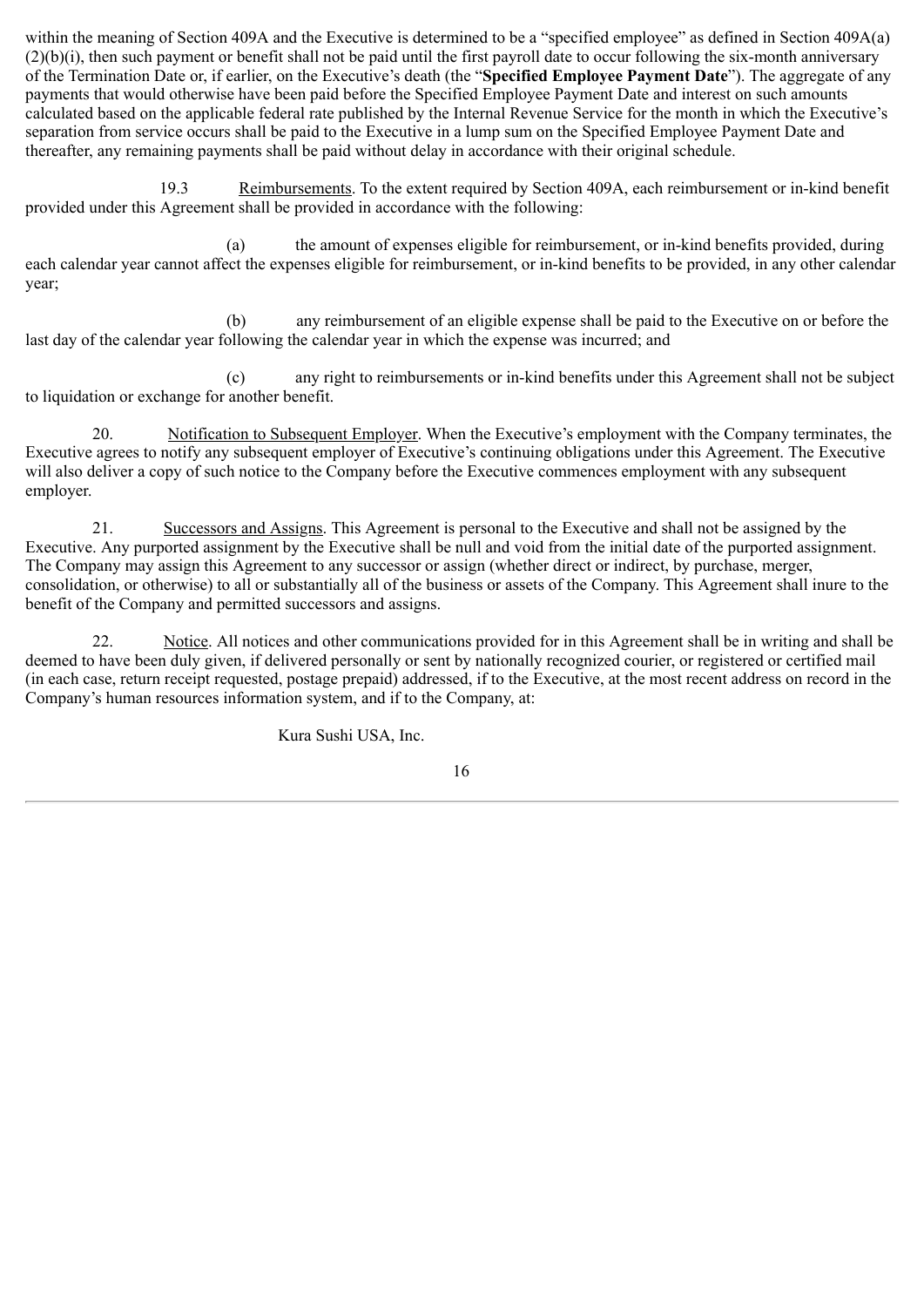17461 Derian Ave, Suite 200 Irvine, CA 92614 Attention: President

23. Representations of the Executive. The Executive represents and warrants to the Company that:

(a) The Executive's acceptance of employment with the Company and the performance of his duties hereunder will not conflict with or result in a violation of, a breach of, or a default under any contract, agreement, or understanding to which he is a party or is otherwise bound.

(b) The Executive's acceptance of employment with the Company and the performance of his duties hereunder will not violate any non-solicitation, non-competition, or other similar covenant or agreement of a prior employer.

24. Withholding. The Company shall have the right to withhold from any amount payable hereunder any Federal, state, and local taxes in order for the Company to satisfy any withholding tax obligation it may have under any applicable law or regulation.

25. Survival. Upon the expiration or other termination of this Agreement, the respective rights and obligations of the parties hereto shall survive such expiration or other termination to the extent necessary to carry out the intentions of the parties under this Agreement.

26. Acknowledgement of Full Understanding. THE EXECUTIVE ACKNOWLEDGES AND AGREES THAT HE HAS FULLY READ, UNDERSTANDS AND VOLUNTARILY ENTERS INTO THIS AGREEMENT. THE EXECUTIVE ACKNOWLEDGES AND AGREES THAT HE HAS HAD AN OPPORTUNITY TO ASK QUESTIONS AND CONSULT WITH AN ATTORNEY OF HIS CHOICE BEFORE SIGNING THIS AGREEMENT.

IN WITNESS WHEREOF, the parties hereto have executed this Agreement as of the date first above written.

| KURA SUSHI USA, INC,<br>a Delaware corporation | <b>EXECUTIVE</b>              |
|------------------------------------------------|-------------------------------|
| By: <u>/s/ Hajime Uba</u>                      | Signature: /s/ Steven Benrubi |
| Name: Hajime Uba                               | Print Name: Steven Benrubi    |
| Title: President and CEO                       | Date: November 30, 2020       |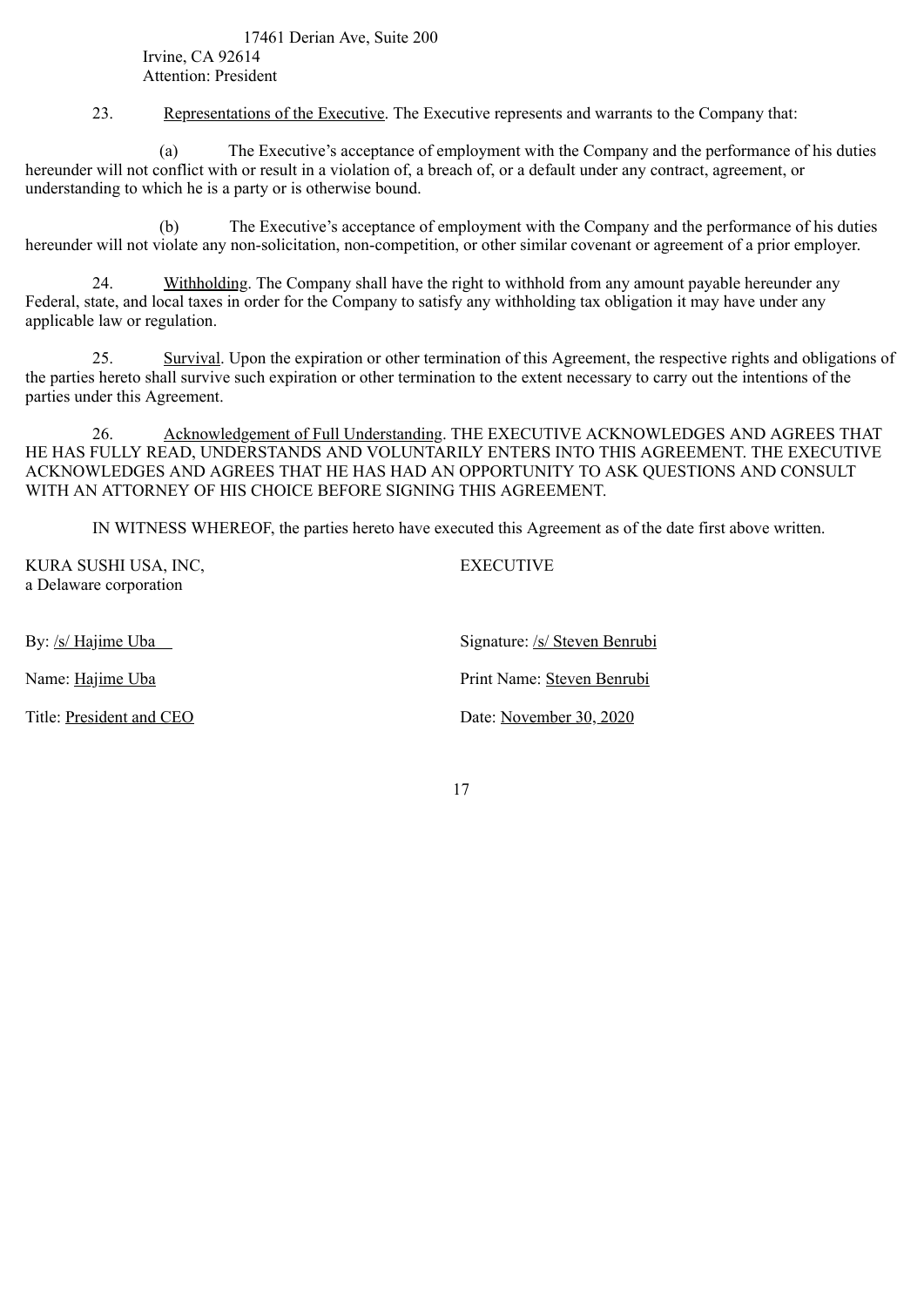

#### **KURA SUSHI USA, INC. 2018 INCENTIVE COMPENSATION PLAN**

#### <span id="page-21-0"></span>**Restricted Stock Award Notice and Award Agreement ("Award Agreement")**

**PART I**

[Recipient]

Effective [1000] ("Award Date"), you have been granted a Restricted Stock Award of [1000] shares ("Awarded RSAs") of the Common Stock of KURA SUSHI USA, INC., a Delaware corporation (the "Company") ("Shares") under the Kura Sushi USA, Inc. 2018 Incentive Compensation Plan, as amended from time to time (the "Plan"), which is incorporated herein for all purposes. These Awarded Shares are restricted until the vesting date(s) shown below.

The Awarded Shares will vest (in increments if multiple vesting dates) on the date(s) shown:

| Number of Awarded Shares Vesting Date(s) |  |
|------------------------------------------|--|
| shares                                   |  |

By your signature and the Company's signature below, you and the Company agree that this Award is granted under and governed by the terms and conditions of the Plan and the Award Agreement (including PART I and PART II), all of which are made a part of this document.

### **KURA SUSHI USA, INC.**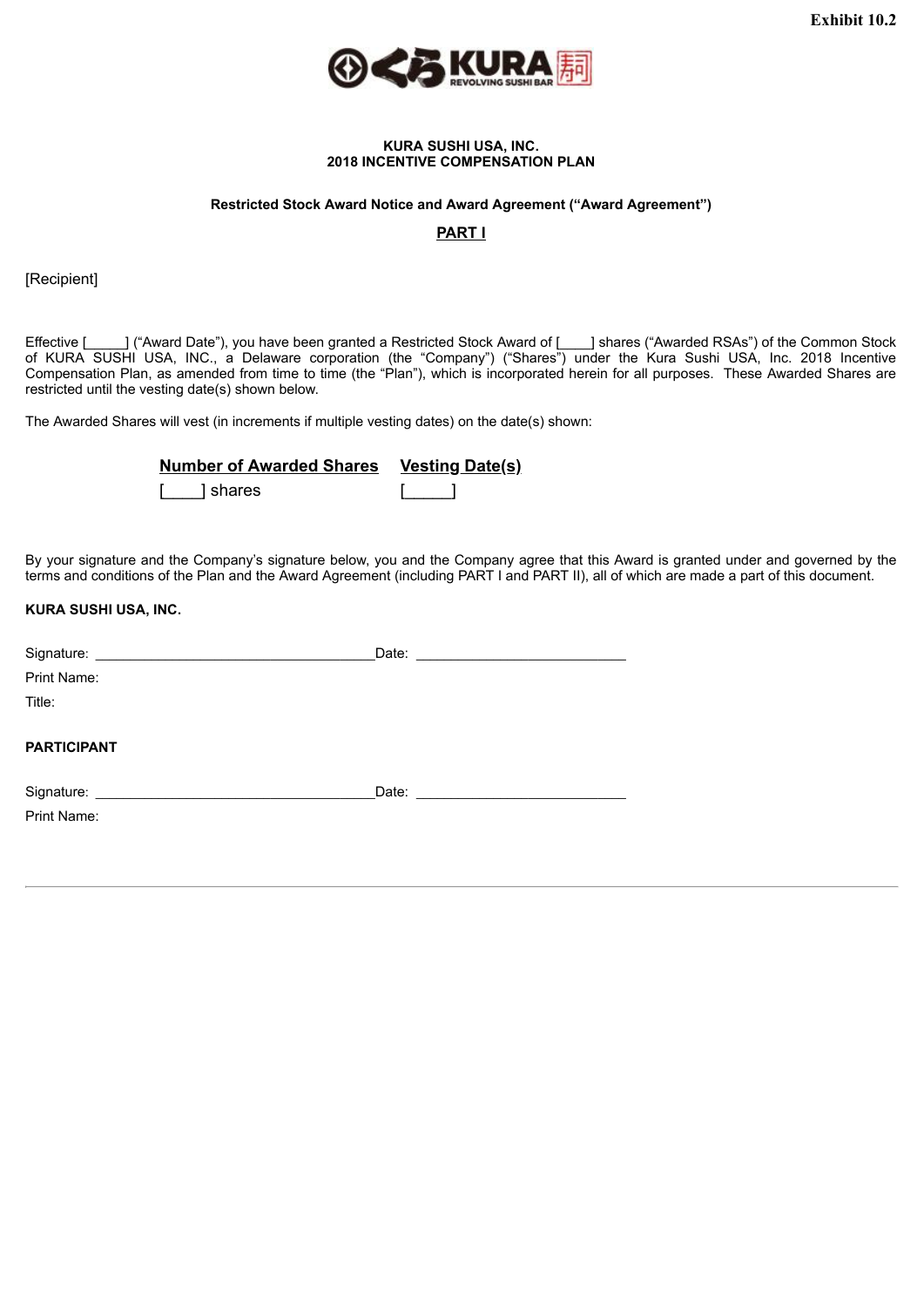### **PART II**

### *General Terms and Conditions*

#### *Section 1. General Terms*.

**(a)** *Size and Type of Award.* The Shares covered by this Award (the "Awarded Shares") are listed in Part I of this Award Agreement ("Award Notice"), and are subject to all of the terms and conditions of the Kura Sushi USA, Inc. 2018 Incentive Compensation Plan, as amended from time to time (the "Plan").

**(b)** *Restrictions and Tax Election*. A certificate or book-entry registration evidencing the Awarded Shares will be issued to you and will include a restrictive legend incorporating the terms and conditions of this Award Agreement. You may elect (pursuant to Section 83(b) of the Internal Revenue Code) to be taxed on the Awarded Shares immediately upon their Award Date instead of later when they vest. If you make this Section 83(b) election, you will be required to include in ordinary income, for the taxable year in which the Award Date occurs, an amount equal to the fair market value of the Awarded Shares on the Award Date. The Company may be allowed to claim a tax deduction, for compensation expense, in a like amount. You make this Section 83(b) election by filing a statement of election containing specified items of information with the Internal Revenue Service within thirty (30) days after the Award Date. You must give a copy of the statement of election you file with the Internal Revenue Service to the Company. If you make this Section 83(b) election, the vesting of your Awarded Shares will not subject you to further income tax upon their vesting.

**(c)** *Service*. Your Continuous Service constitutes adequate consideration for the issuance of the Awarded Shares to you having a value at least equal to the par value of the Awarded Shares, but the vesting conditions described below will nevertheless determine your right to acquire unrestricted ownership of the Awarded Shares.

#### *Section 2. Vesting.*

**(a)** *Vesting Dates.* The vesting date(s) (each a "Vesting Date" and collectively the "Vesting Dates") for your Awarded Shares are specified in the Award Notice. On each Vesting Date, your Awarded Shares that vest on that Vesting Date will, subject to the provisions of this Award Agreement, no longer be subject to a substantial risk of forfeiture.

**(b)** *Vesting Conditions.* There are service conditions you must satisfy before your Restricted Stock Award will vest. You must, except as otherwise provided herein, remain in Continuous Service with the Company and/or its Related Entities from the Award Date through the relevant Vesting Date(s).

**(c)** *Forfeitures.* Except as otherwise provided herein, if you terminate service with the Company and/or its Related Entities prior to a Vesting Date, you will forfeit any Awarded Shares that are scheduled to vest on or after such termination of service date. When you forfeit Awarded Shares, all of your interest in the unvested Awarded Shares will be canceled and any stock certificate or other evidence of ownership must be returned to the Committee or to the Company. You agree to take any action and execute and deliver any document that the Company requests to effect the return of your unvested Awarded Shares. In the event you do not cooperate with the Company in this regard, you hereby appoint and designate the Company as your attorney-in-fact for the purpose of taking any action and signing any document, in your name, which the Company determines is necessary to enforce the forfeiture.

**(d)** *Death or Disability; Termination without Cause*. If your Continued Service ends due to death or Disability, all of the Awarded Shares not previously vested or forfeited will vest on such date of termination of service. In addition, if your service with the Company and/or its Related Entities ends as a result of a termination by the Company or its Related Entities other than for Cause, then the Committee may, in its discretion, vest, on such date of termination of service, Awarded Shares not previously vested or forfeited.

Page 2 of 3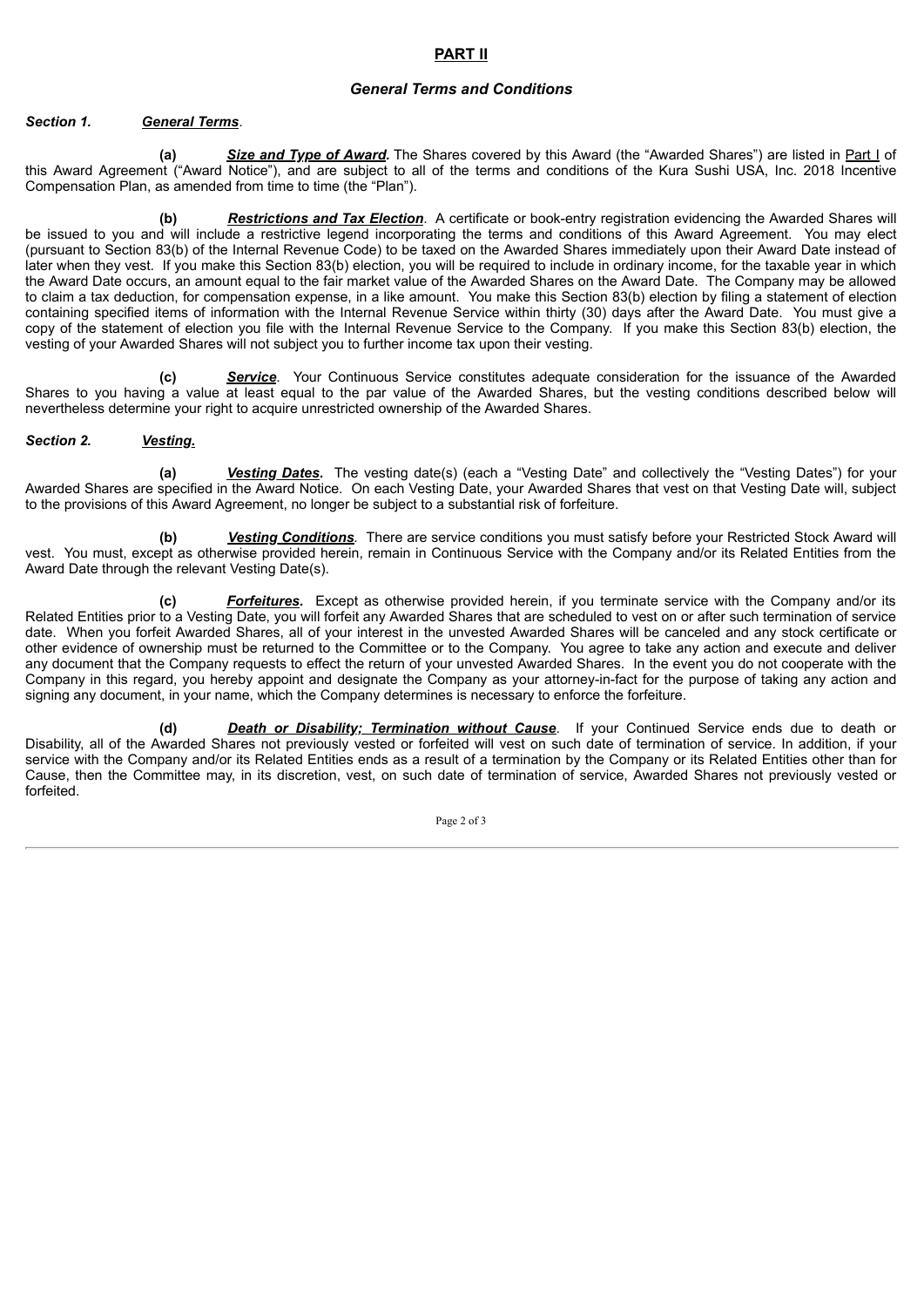*Section 3. Dividends*. Any dividends declared by the Company with a record date that is after the Award Date specified in this Award Agreement will be accumulated, held by the Company and paid to you if, as, and when the related Awarded Shares become vested.

**Section 4.** *Voting Rights*. You will have the right to vote, or direct the voting of, Awarded Shares.

*Section 5. No Right to Continued Service.* Nothing in this Award Agreement, or any action of the Board or Committee with respect to this Award Agreement, shall be held or construed to confer upon you any right to a continuation of service by the Company and/or its Related Entities. You may be dismissed or otherwise dealt with as though this Award Agreement had not been entered into.

*Section 6. Taxes.* Where you or any other person is entitled to receive Awarded Shares pursuant to this Award Agreement, the Company shall have the right to require you or such other person to pay to the Company the amount of any tax which the Company is required to withhold with respect to such Awarded Shares, or, in lieu thereof, to retain, or to sell without notice, a sufficient number of vested Awarded Shares to cover the amount required to be withheld. Section 9(e) of the Plan is incorporated by reference herein.

*Section 7. Notices.* Any notice under this Award Agreement shall be in writing and shall be deemed to have been duly given when delivered personally or when deposited in the United States mail, registered, postage prepaid, and addressed, in the case of the Company, to the Company's Secretary at 17461 Derian Avenue, Suite 200, Irvine, CA 92614, or if the Company should move its principal office, to such principal office, and, in the case of the Participant, to the Participant's last permanent address as shown on the Company's records, subject to the right of either party to designate some other address at any time hereafter in a notice satisfying the requirements of this Section.

*Section 8. Restrictions on Transfer.* The Awarded Shares granted hereunder shall not be subject in any manner to anticipation, alienation or assignment, nor shall such Award be liable for, or subject to, debts, contracts, liabilities, engagements or torts, nor shall it be transferable by the Participant other than by will or by the laws of descent and distribution or as otherwise permitted by the Plan.

*Section 9. Successors and Assigns.* This Award Agreement shall inure to the benefit of and shall be binding upon the Company and you and their respective heirs, successors and assigns.

*Section 10. Construction of Language.* Whenever appropriate in this Award Agreement, words used in the singular may be read in the plural, words used in the plural may be read in the singular, and words importing the masculine gender may be read as referring equally to the feminine or the neuter. Any reference to a section shall be a reference to a section of this Award Agreement, unless the context clearly indicates otherwise. Capitalized terms not specifically defined herein shall have the meanings assigned to them under the Plan.

**Section 11.** Governing Law. This Award Agreement shall be construed, administered and enforced according to the laws of the State of Delaware without giving effect to the conflict of law principles thereof, except to the extent that such laws are preempted by federal law.

*Section 12. Amendment.* This Award Agreement may be amended, in whole or in part and in any manner not inconsistent with the provisions of the Plan, at any time and from time to time, by written agreement between the Company and you.

*Section 13. Plan Provisions Control.* This Award Agreement and the rights and obligations created hereunder shall be subject to all of the terms and conditions of the Plan. In the event of any conflict between the provisions of the Plan and the provisions of this Award Agreement, the terms of the Plan, which are incorporated herein by reference, shall control. By signing this Award Agreement, you acknowledge receipt of a copy of the Plan. You acknowledge that you may not and will not rely on any statement of account or other communication or document issued in connection with the Award other than the Plan, this Award Agreement, or any document signed by an authorized representative of the Company that is designated as an amendment of the Plan or this Award Agreement

Page 3 of 3